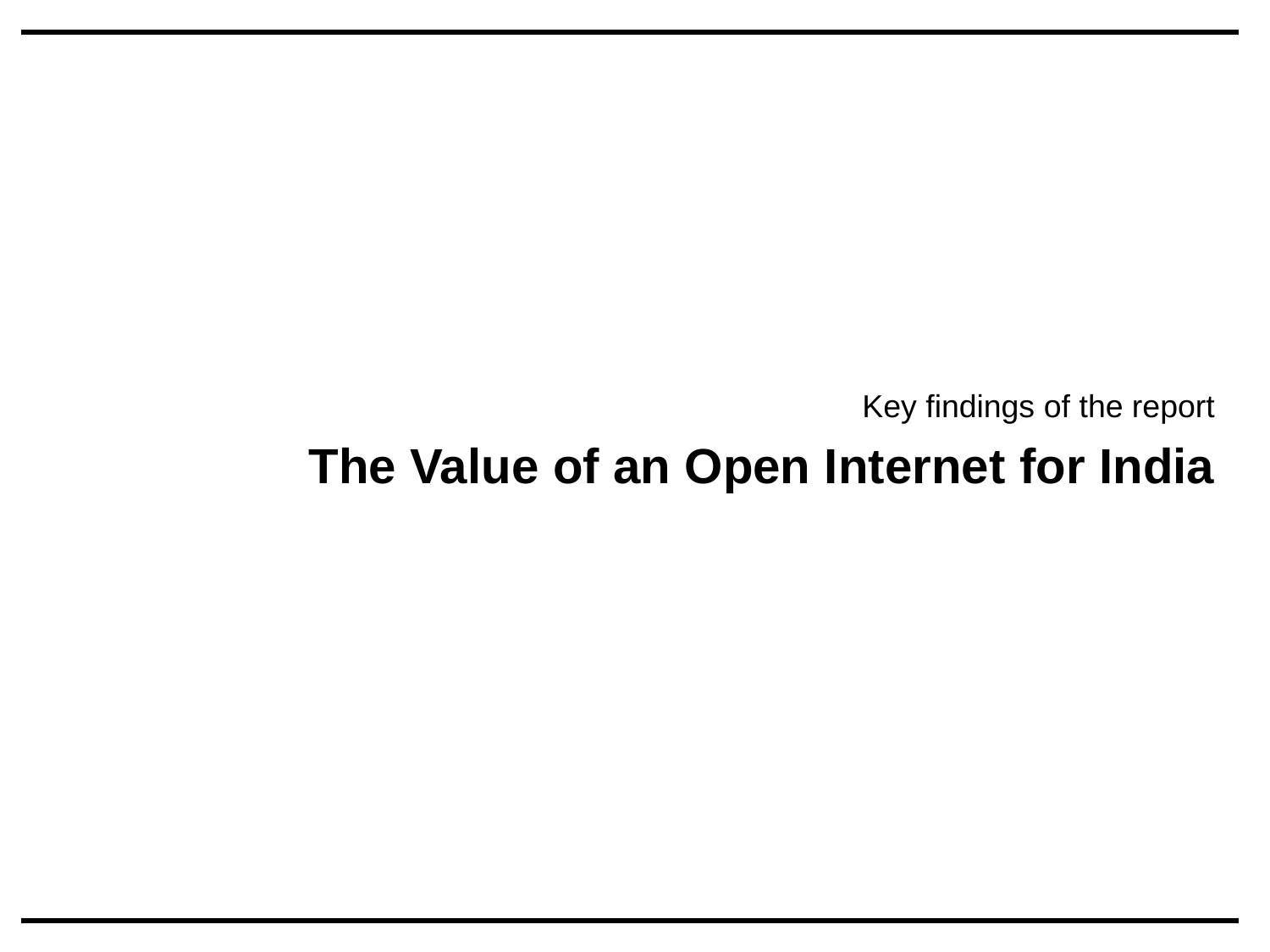### **Research Questions**

- What is the value of the internet in India?
- Does an open internet increase its value? If yes, what is the value of an open internet for India?
- Does the choice of the internet governance model (multilateral versus multistakeholder) influence openness and consequently the value of the internet?
- What could be the key components of India's internet policy , especially on issues of openness and governance?

#### **Areas of concern:**

- **Many terms lack clear definitions,** change with context, eg. *"Internet openness"*
- Minimal data on *contribution* of different components of India's Internet value chain
- Specifics of the multistakeholder framework
- *Telecom*
- *TCP/IP, DNS*
- *Root Servers*
- *Critical Internet Infrastructure*
- *Network Neutrality*
- *Web Standards*
- *Cyber security*
- *Encryption*
- *Privacy*
- *IPR*
- *Data Protection*
- *E-commerce*
- *Consumer protection*
- *Content policies & Censorship*
- *Child Safety*
- *Human rights*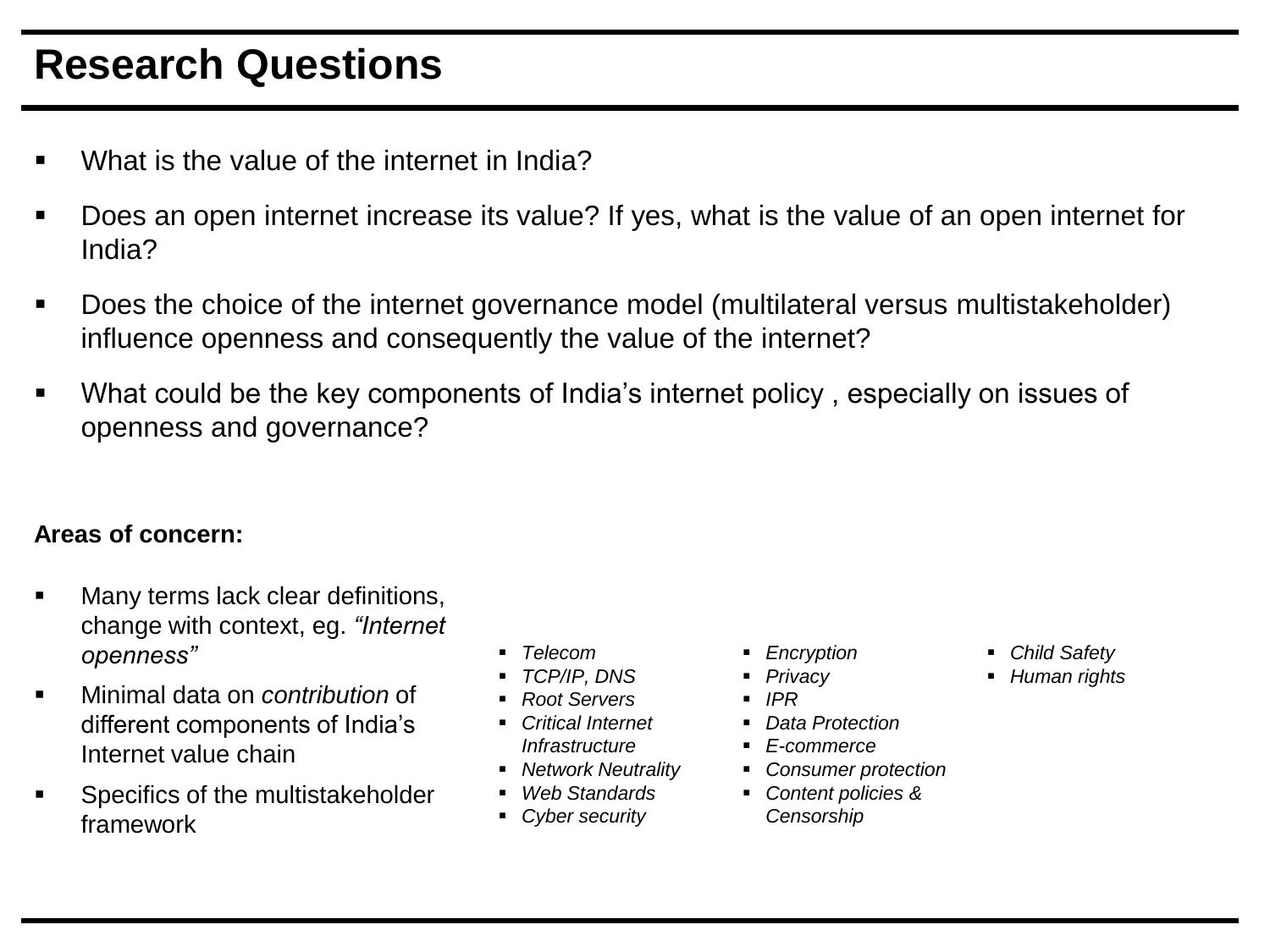#### **Discussion Structure**

- **Methods and Estimates for the valuation of the Internet in India**
- **Definitions for Openness and its impact on value**
- **Governance Models**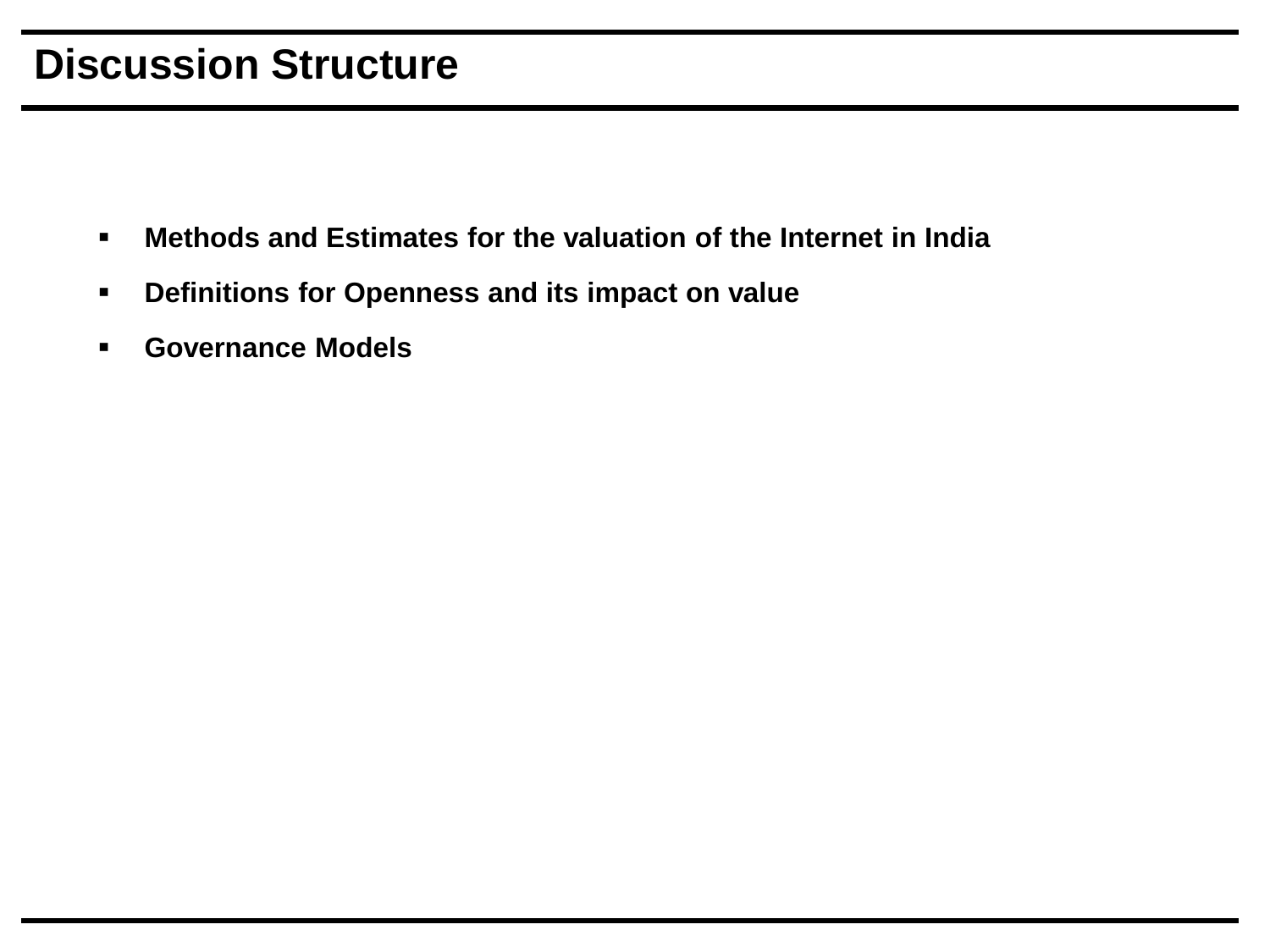# Part I: **Value of the Internet in India**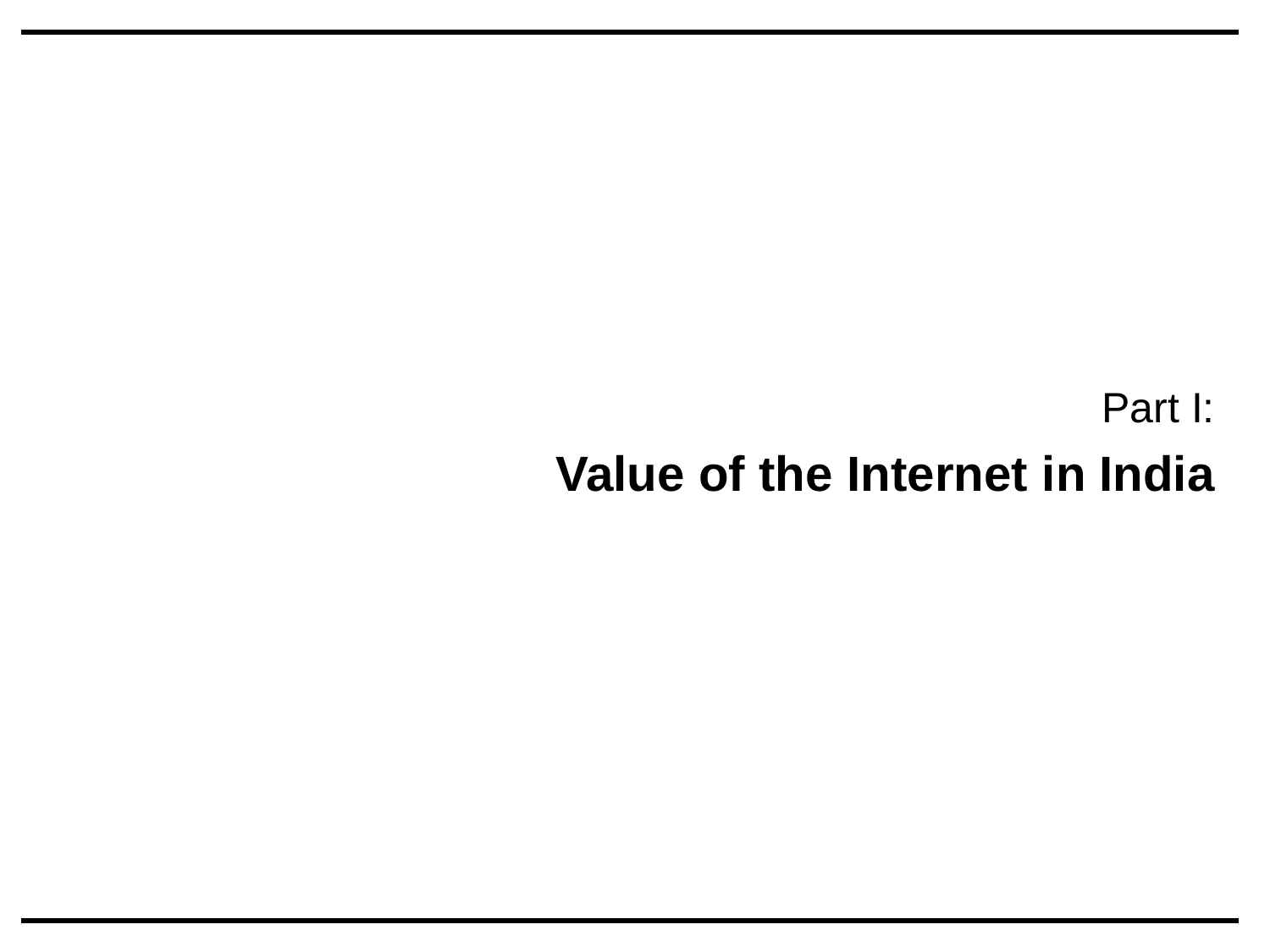## **Existing Estimates of Internet Value**

| <b>Research by</b>             | <b>Country</b> | <b>Methodology</b>                                                                                                                                                              | <b>Value</b>                                                                                  |
|--------------------------------|----------------|---------------------------------------------------------------------------------------------------------------------------------------------------------------------------------|-----------------------------------------------------------------------------------------------|
| <b>Boston Consulting Group</b> | India          | Survey data and stakeholder-based<br>estimates. Methodology adopted across<br>several countries                                                                                 | \$60 billion in 2013                                                                          |
| Gartner                        | India          | Estimates of IT Spending in India across<br>devices, data centres, software, IT services<br>and telecom services                                                                | \$67.058 billion in<br>2014                                                                   |
| Copenhagen Economics           | India          | Expenditure approach for estimating the<br>impact of online intermediaries: sum of<br>private consumption expenditure,<br>investment, government expenditure and<br>net exports | $$41$ billion $-$<br>estimate for<br>2015(intermediaries<br>excluding private<br>investments) |
| McKinsey & Company             | Argentina      | Expenditure method using OECD data                                                                                                                                              | 2.2% of GDP in<br>2012                                                                        |
| <b>Boston Consulting Group</b> | Hong Kong      | <b>Expenditure method</b>                                                                                                                                                       | l5.9% of GDP in 2009l                                                                         |
| <b>Boston Consulting Group</b> | Sweden         | <b>Expenditure method</b>                                                                                                                                                       | 7.7% of GDP in 2012                                                                           |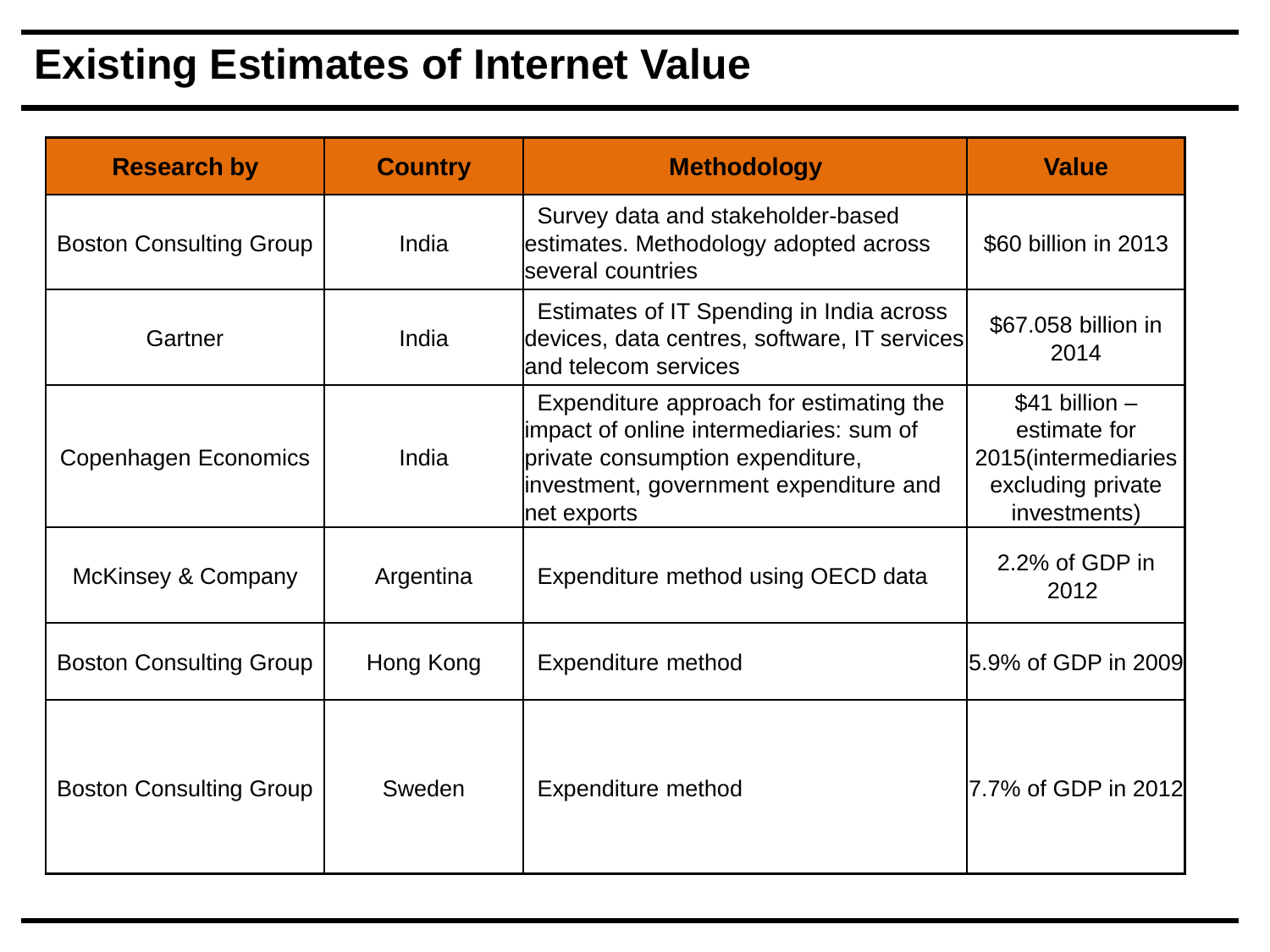### **ICT Contribution Across Economies**

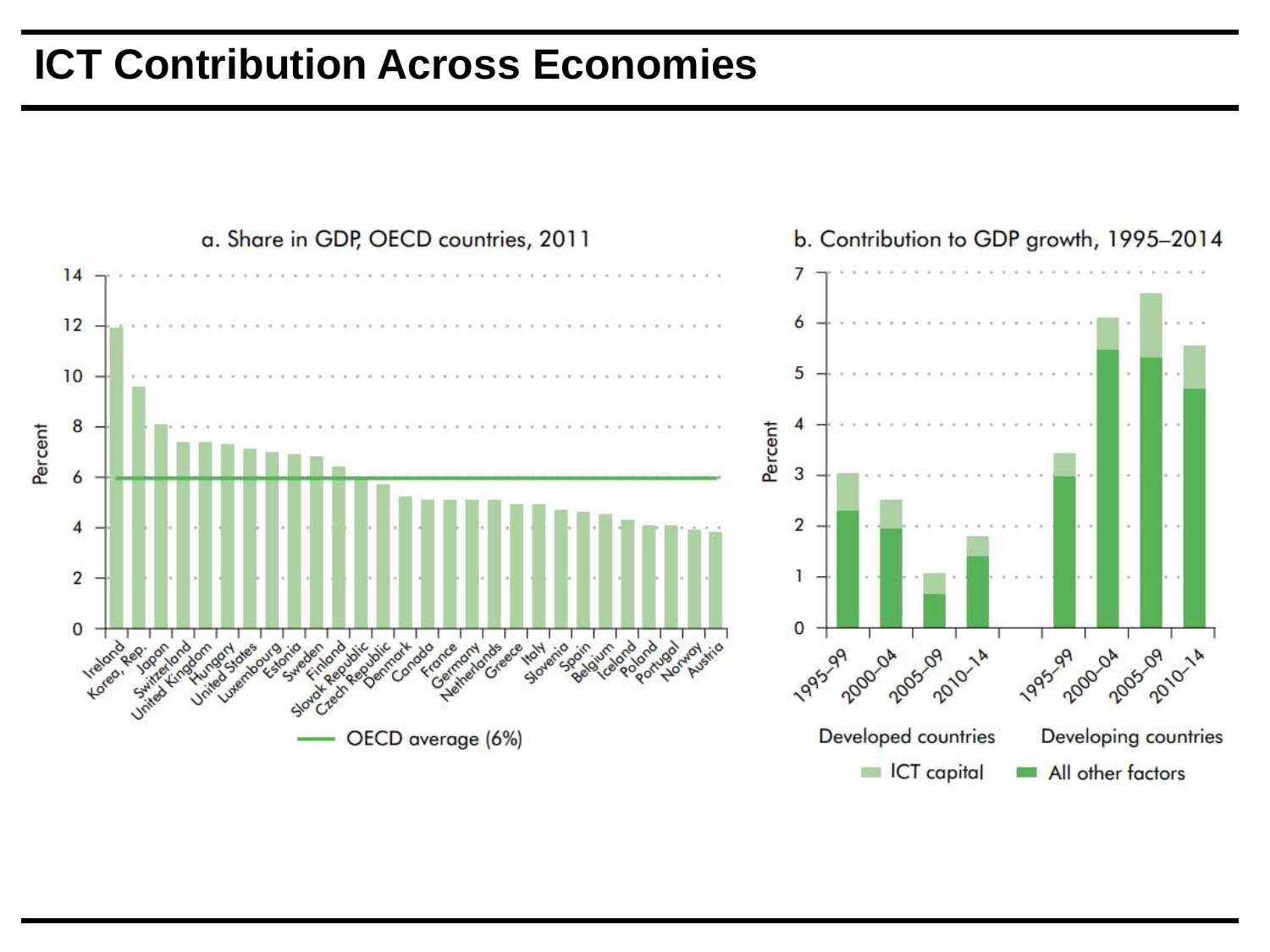### **Challenges of Measurement**

#### **Defining economic impact/value**

 General Purpose Technology characteristics, network effects, overlap between social, political and economic gains make it difficult to define the constituents of the static and dynamic value of the Internet.

#### **Developing a non-monetary yardstick for measurement**

 Traditional economic methods use price as the unit of measurement of economic value. Digital expansion has enabled the emergence of goods and services that are often invisible in price, making measurement of value especially complex.

#### **The quality problem**

 Statistical methods have not been able to accurately capture the rapid decline in the cost of digital technologies, gains in quality of consumption as well as product diversification.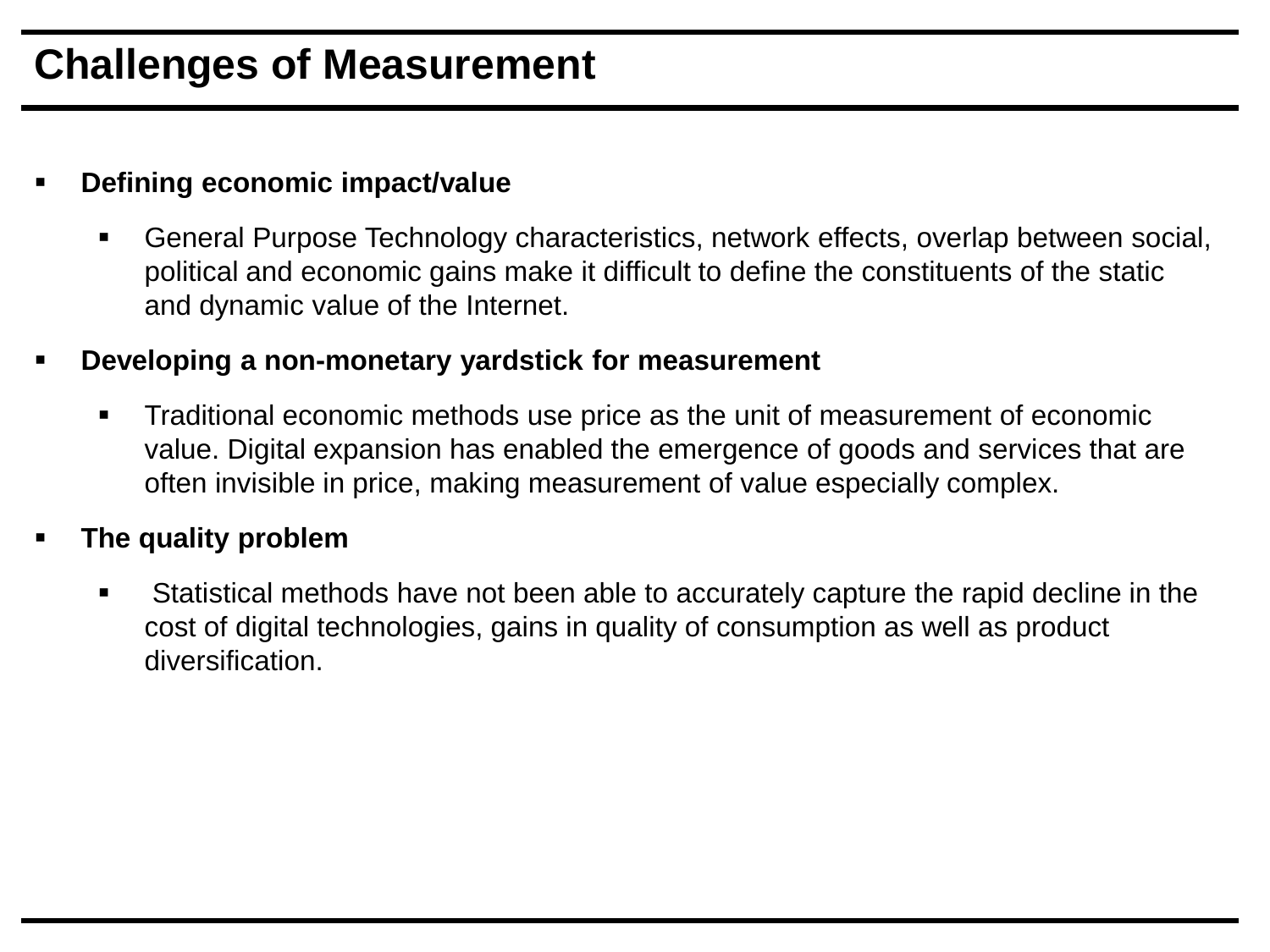#### **Intangible inputs**

- National Accounts Statistics only extend to purchases of software as far as digital capital inputs are concerned. The intangible inputs, such as investment in human resource systems, business organization etc do not get captured in this data.
- **Data inadequacy**
	- Currently, one of the biggest hurdles (particularly in India) in measuring the value of the Internet is the limited scope of existing surveys and inadequate services data.
	- The nature of the digital transformation is such that it calls for microdata at the individual and firm level.

#### **Statistical framework**

 There is still no widely accepted method to measure the value of the Internet, or define the contours of the digital economy.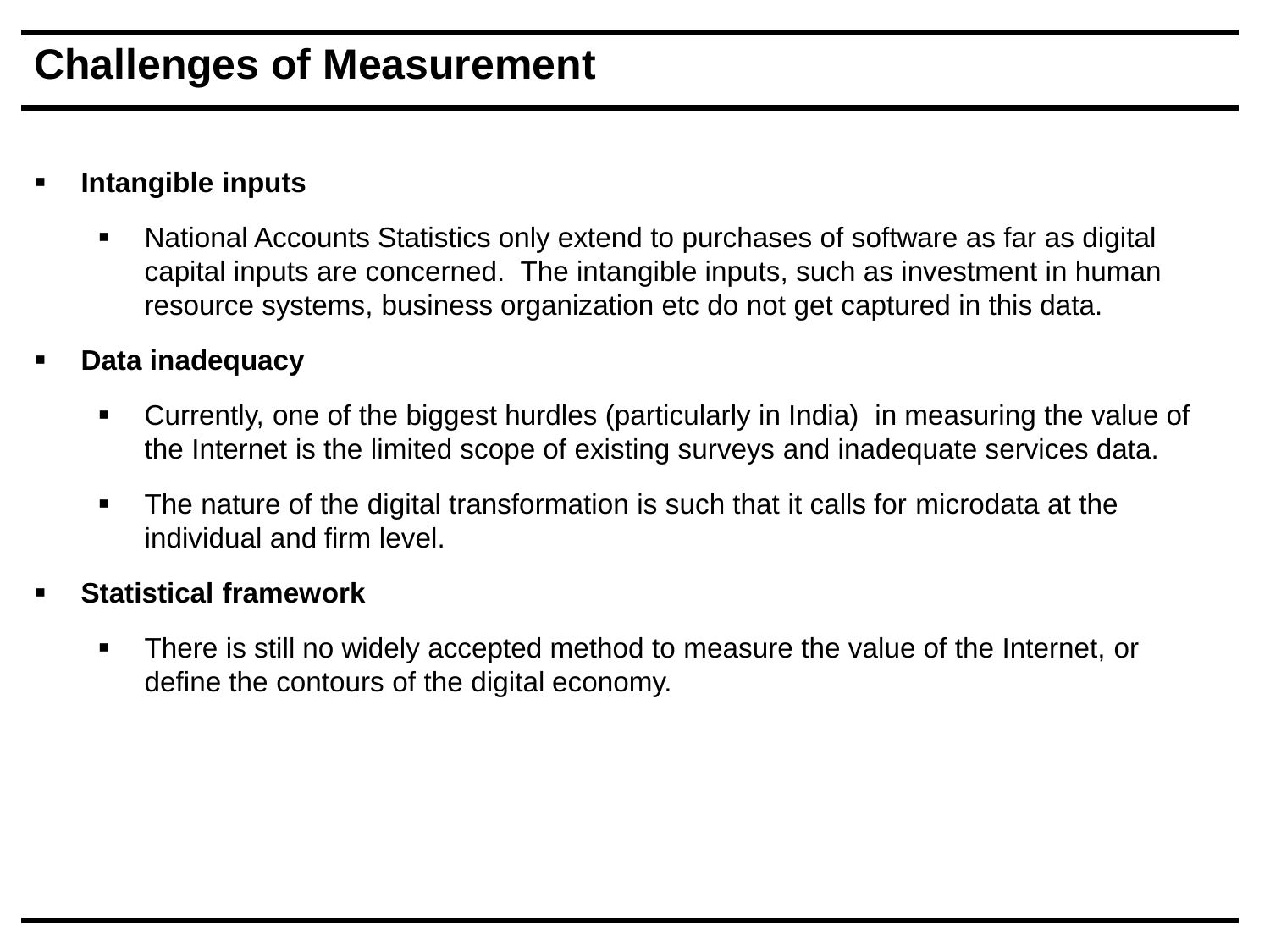### **ICRIER's Estimates of Internet Value – Method I**

#### **Expenditure Method**

 The total expenditure on the Internet is obtained using the standard National Income Accounting identity:

$$
Y = C + I + G + (X - M)
$$

<span id="page-8-0"></span> Y: Aggregate expenditure of the economy on the Internet C: Private final consumption expenditure on the Internet I: Gross fixed capital formation accruing to the Internet G: Government expenditure on the Internet X-M: Net exports of ICT goods and services (enabled by the internet)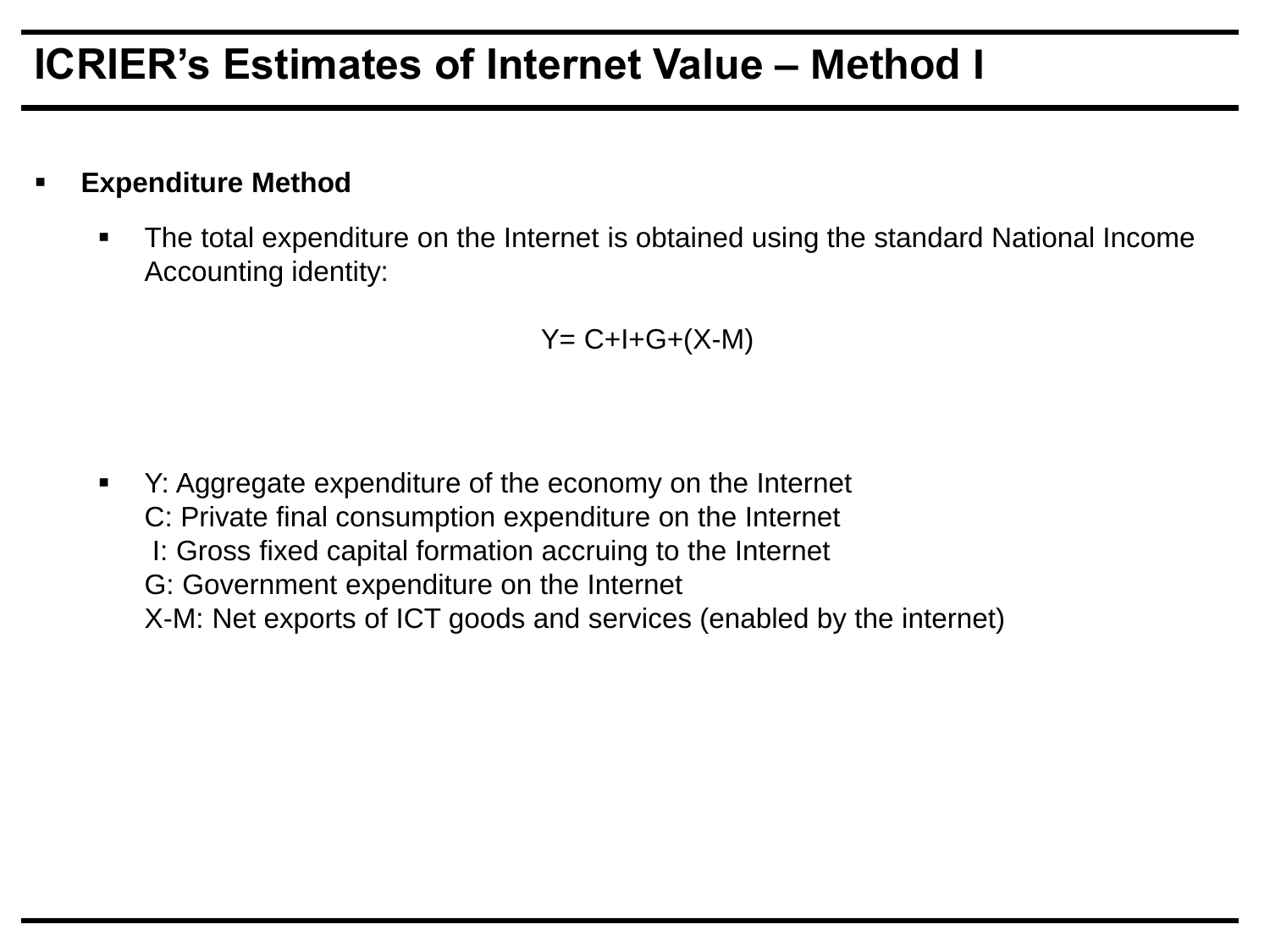# **Private Final Consumption Expenditure (PFCE)**

- We use "Household Consumption of Various Goods and Services in India", 2011-12, 68th round, NSSO, and the Reserve Bank of India Database on the Indian Economy (RBI-DBIE) to determine the PFCE accruing to the Internet.
- The PFCE on the Internet consists of four components:
	- **Total household expenditure on mobile data** NSSO data records the total mobile phone charges incurred by households. Since only a part of this accrues to data usage, we weigh this data by the average share of service provider revenue accruing to data usage to estimate the total expenditure on mobile data (20% in 2011-12). The average share of service provider revenue from data usage is based on data from TRAI.
	- **Internet expenses**

The annual expenditure of households on accessing the Internet is recorded in the NSSO data.

**Nobile handset expenditure** 

The survey data records the total expenditure of households on mobile handsets. We weigh this by the proportion of mobile subscribers using wireless internet to arrive at an estimate of mobile handset expenditure accruing to the Internet (49% in 2011-12).

<span id="page-9-0"></span>• PC/Laptop expenditure The annual household expenditure on PC/Laptops is obtained from the NSSO data. No robust methodology was found to estimate the expenditure accruing only to the Internet.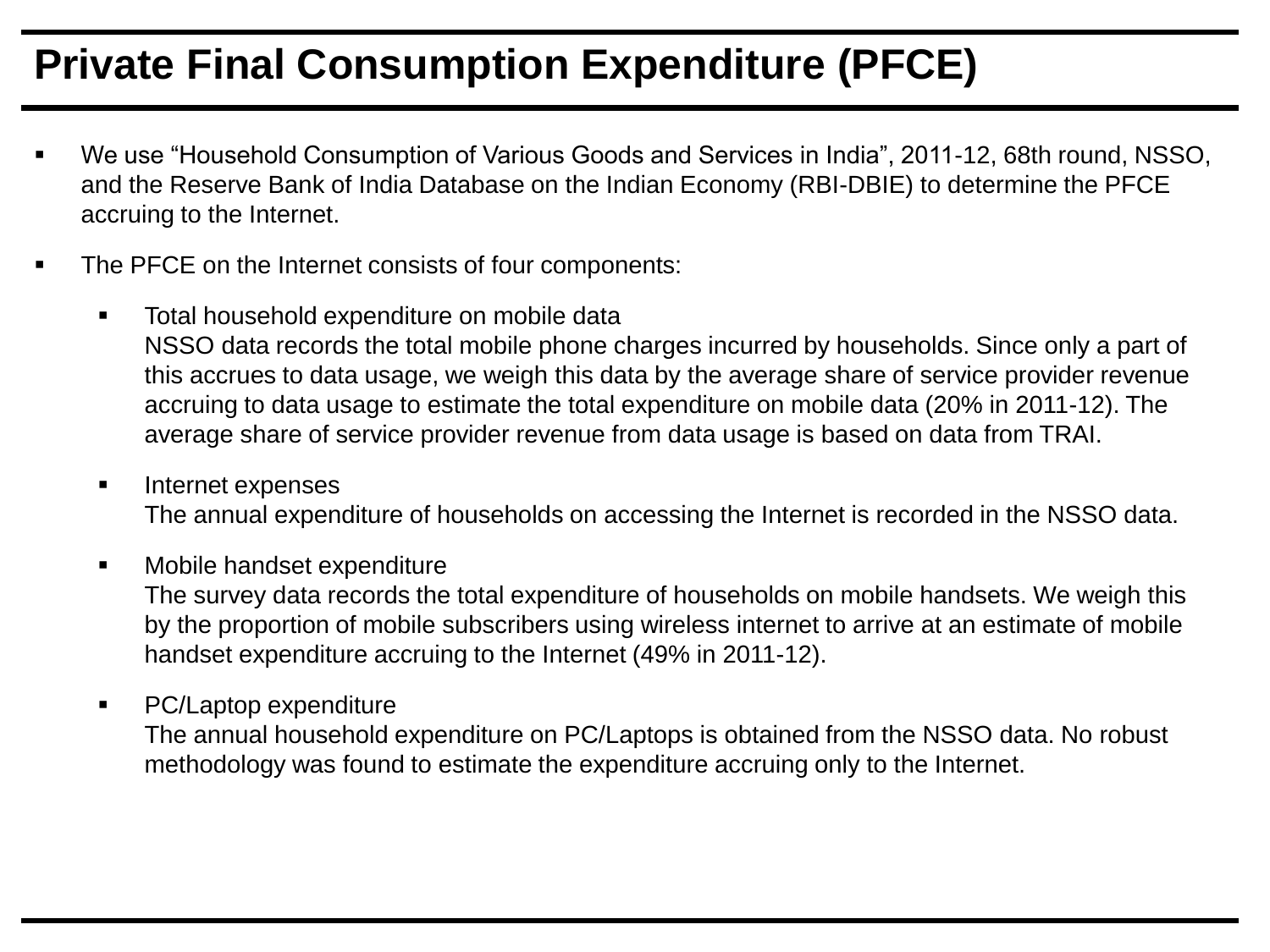## **Private Final Consumption Expenditure (PFCE)**

- Limitations of the NSSO survey on household expenditure:
	- Discrepancies between estimates of aggregate consumption expenditure obtained from the survey data and from national account statistics.
	- Estimates obtained from national account statistics typically exceed those obtained from the survey data.
	- Most commonly identified reason for this is underreporting of consumption by richer households (concentrated in urban areas) in surveys.
	- Recognizing the risk of underestimation , instead of estimating the total consumption expenditure of households on the internet, **we use the survey data to measure the share of the total household expenditure that is spent on obtaining access to the Internet. (0.78% for 2011- 12)**
- Estimating PFCE for the Internet:
	- We weigh the aggregate PFCE for the economy (obtained from RBI-DBIE) by the share of the total household expenditure spent on obtaining access to the Internet (obtained from the NSSO survey) to estimate the aggregate PFCE accruing to the Internet .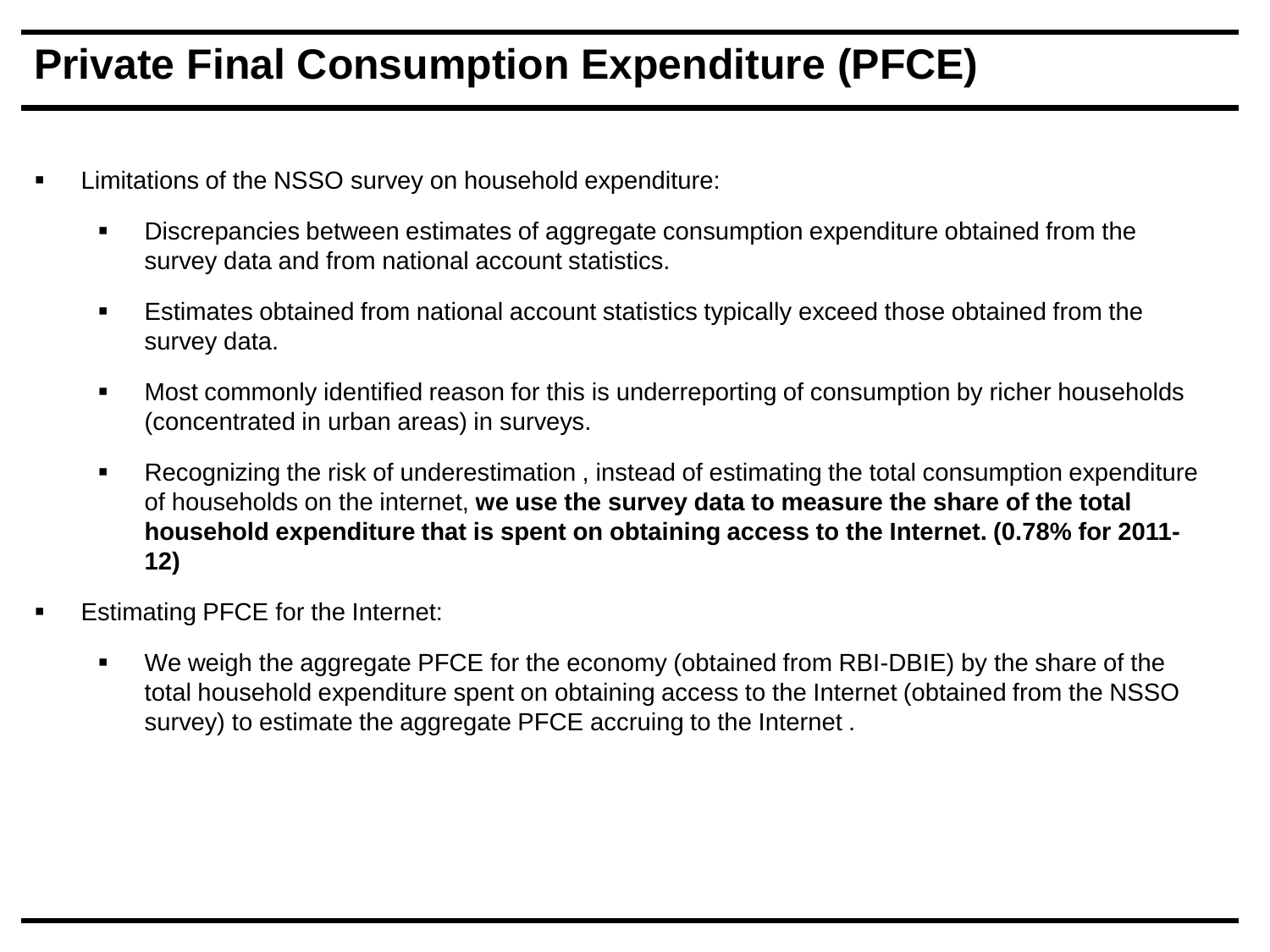### **Private Final Consumption Expenditure (PFCE)**

| Consumption Expenditure Distribution (NSSO 68th round) for 2011-12 in USD billion**          |         |  |
|----------------------------------------------------------------------------------------------|---------|--|
| (1) Mobile phone expenses                                                                    | 9.65    |  |
| (2) Proportion of mobile phone expenses accruing to data usage: (1)*0.2                      | 1.93    |  |
| (3) Internet expenses                                                                        | 0.52    |  |
| (4) Expenditure on PC/Laptop                                                                 | 0.51    |  |
| (5) Expenditure on mobile devices                                                            | 1.12    |  |
| (6) Expenditure on internet on mobile devices: (5)*0.49                                      | 0.55    |  |
| (7) Total consumption expenditure on the Internet of all households: $(2) + (3) + (4) + (6)$ |         |  |
| (8) Total consumption expenditure of all households                                          |         |  |
| (9) Proportion of household expenditure spent on the Internet: $(7)/(8)$                     |         |  |
| (10) Total consumption expenditure of the economy                                            | 1076.55 |  |
|                                                                                              |         |  |
| (11) Total consumption expenditure accruing to the Internet in 2012: 0.78% of (10)           | 8.40    |  |

\*\*The average dollar to rupee exchange rate in 2011-12 was \$1= Rs. 48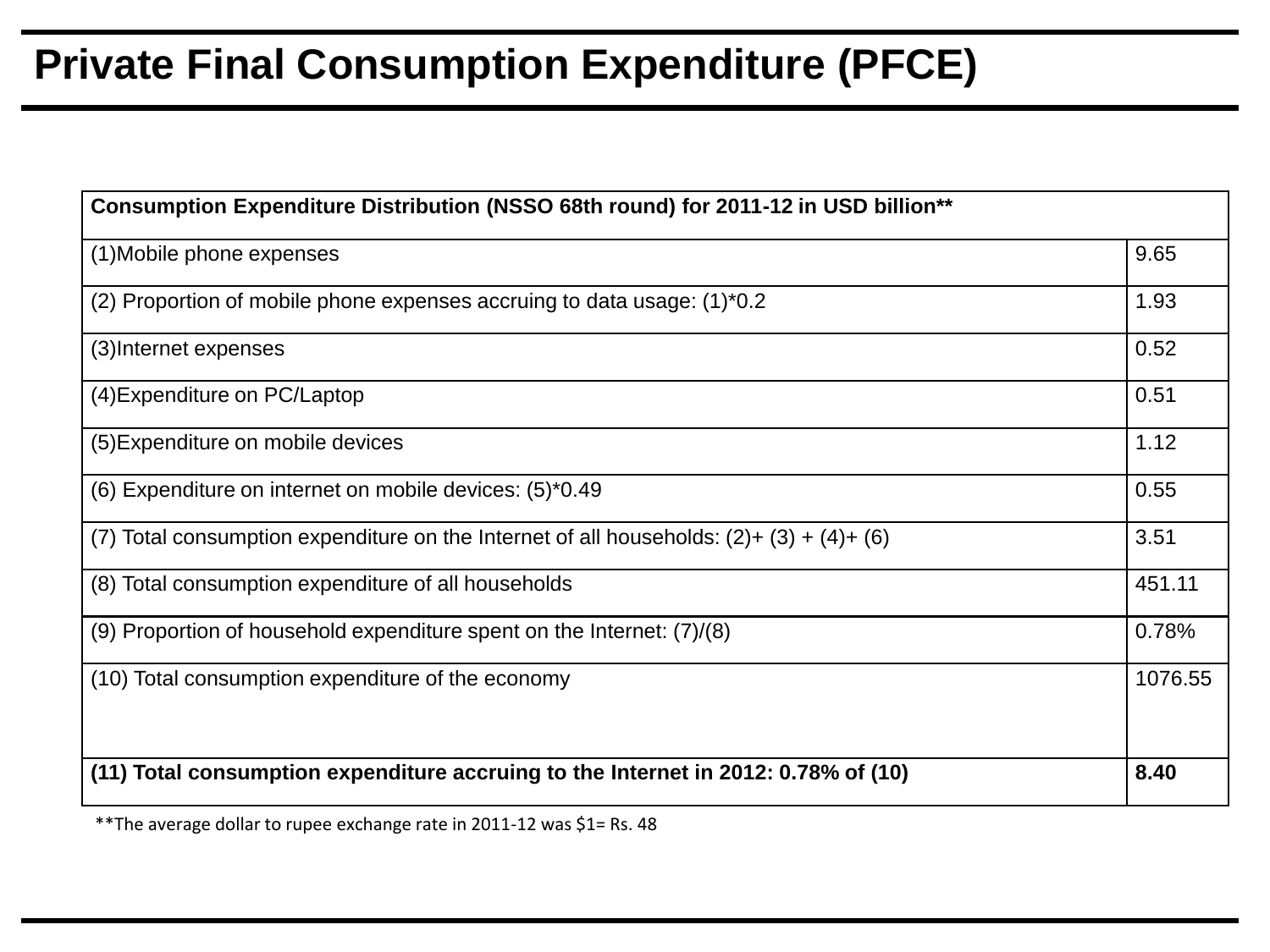## **Gross Fixed Capital Formation (GFCF)**

- It is usually possible to estimate GFCF of industries using the Annual Survey of Industries (ASI). However, ASI does not record data on Internet related investments.
- We use the Centre for Monitoring the Indian Economy (CMIE) Prowess database to analyze the distribution of GFCF of 8000 listed companies across various categories of investments.
- We consider the following categories of GFCF:
	- **Software additions**
	- Computer system additions
	- **EXECOMMUNICATED EQUIPMENT ADDITIONS**
- According to our calculations, on average, 2.6% of a company's total GFCF accrues to ICT.
- We weigh the total GFCF of the economy (obtained from RBI-DBIE) by this share to obtain the aggregate GFCF accruing to ICT.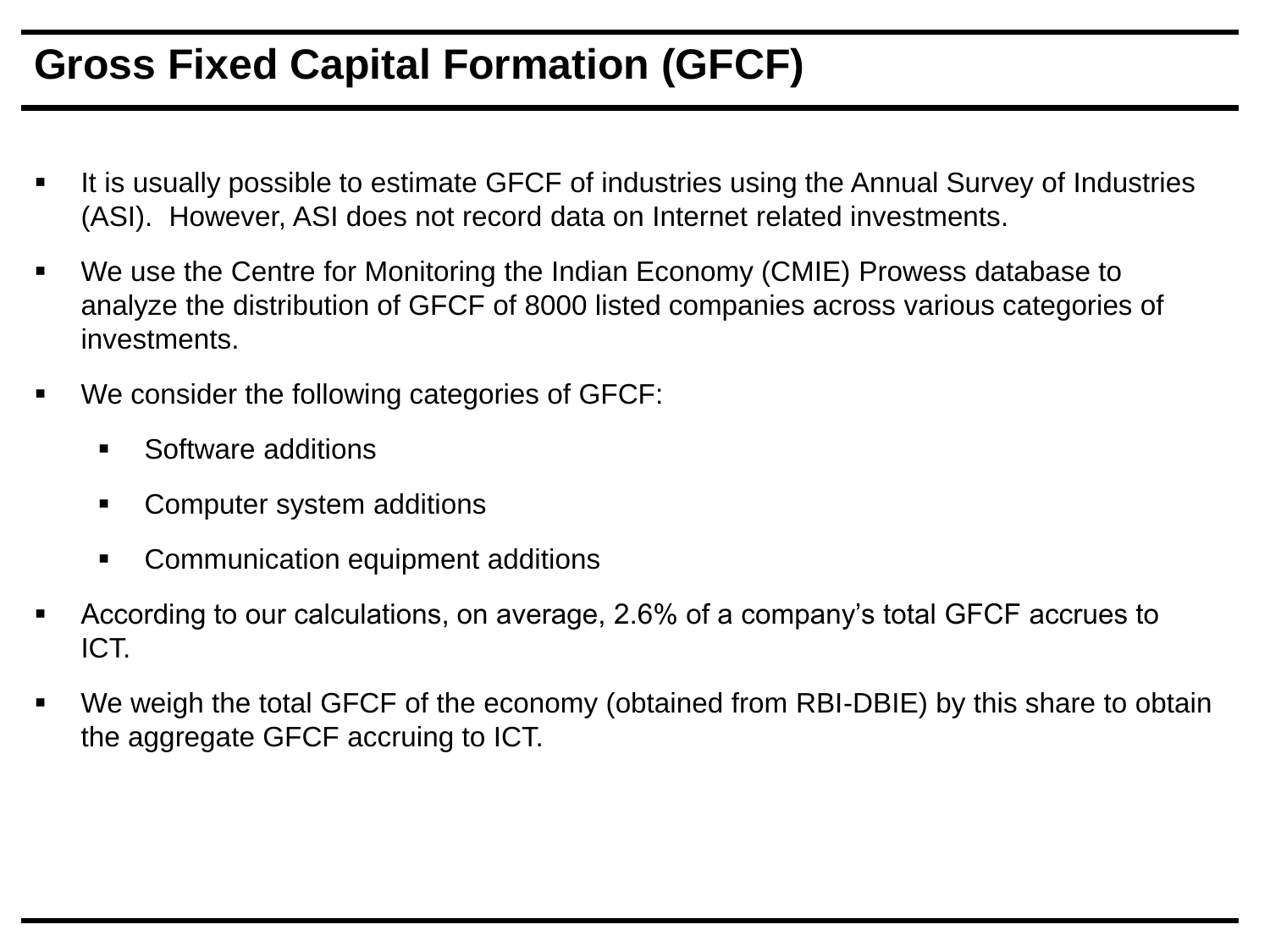### **Gross Fixed Capital Formation (GFCF)**

| Gross Fixed Capital Formation (GFCF) in 2011-12 in USD billion** |        |  |
|------------------------------------------------------------------|--------|--|
| (1) Total GFCF in the economy                                    | 619.01 |  |
| (2) GFCF accruing to the Internet in 2011-12: $0.026*(1)$        | 16.09  |  |

\*\*The average dollar to rupee exchange rate in 2011-12 was \$1= Rs. 48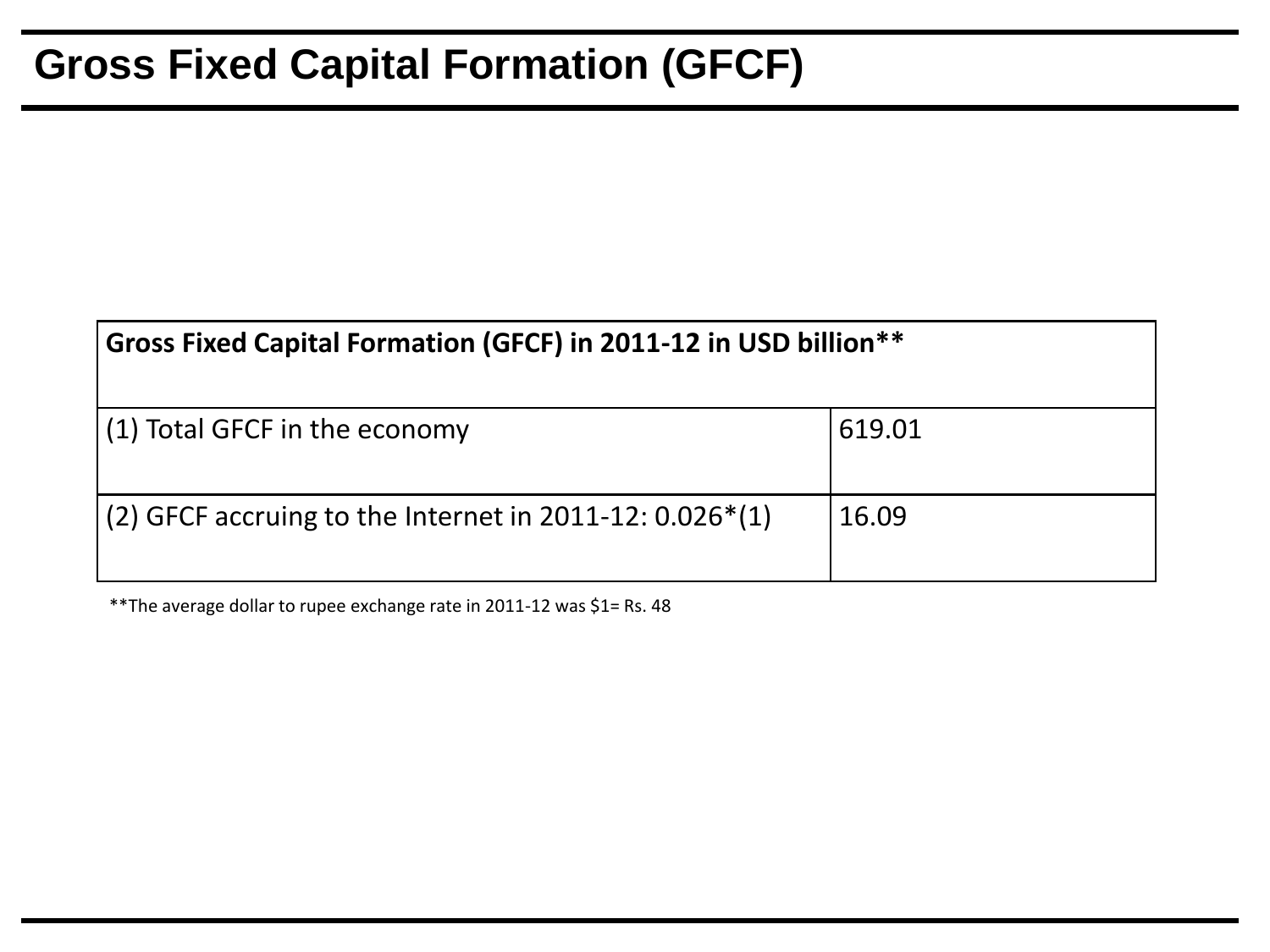### **Government Expenditure on IT**

- There is a dearth of publicly available data for government expenditure on IT, especially the Internet
- We use estimates from Gartner's report "Enterprise IT Spending for the Government and Education Markets, Worldwide" for government expenditure on IT.
- Gartner includes spending on internal services, software, IT services, data center, devices and telecom services by both local and national governments.
- The estimate for 2011-12 is \$5.98 billion.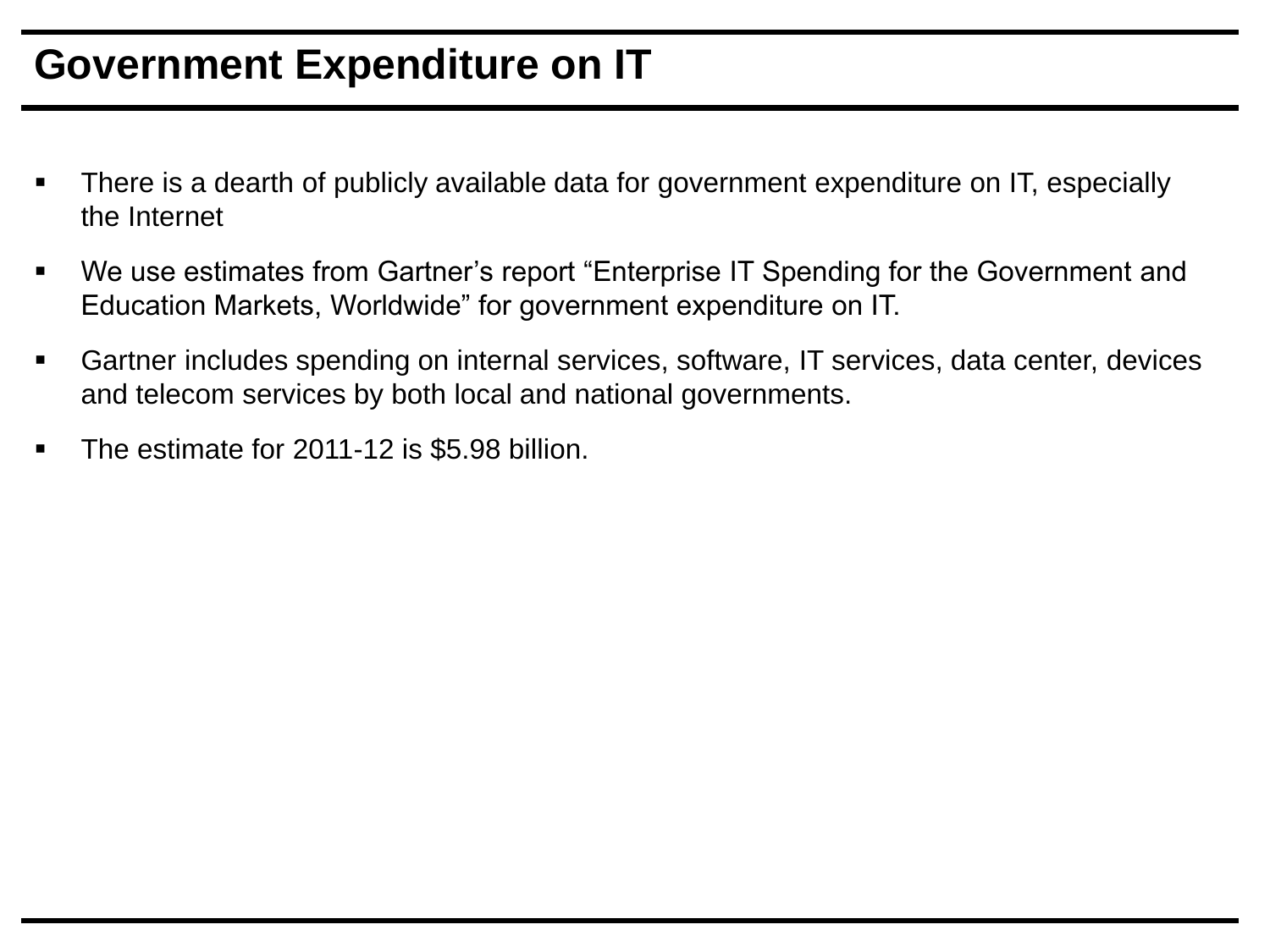#### **Net Exports of ICT goods and services**

Data source: World Integrated Trade Service (WITS), World Bank; RBI-DBIE

| Net Exports of ICT goods and services (in USD billion, 2011-12)        |         |  |
|------------------------------------------------------------------------|---------|--|
| (1) Balance of Trade (goods)                                           | $-4.64$ |  |
| (2) Balance of Payments (services): Telecom,<br>Computer & Information |         |  |
| (i)Telecom                                                             | 0.16    |  |
| (ii)Computer                                                           | 61.08   |  |
| (iii)Information                                                       | $-0.04$ |  |
| (3) Total BoP in 2011-12                                               | 61.21   |  |
| $(4)$ Net Exports of ICT goods and services: $(1) + (3)$               | 56.5    |  |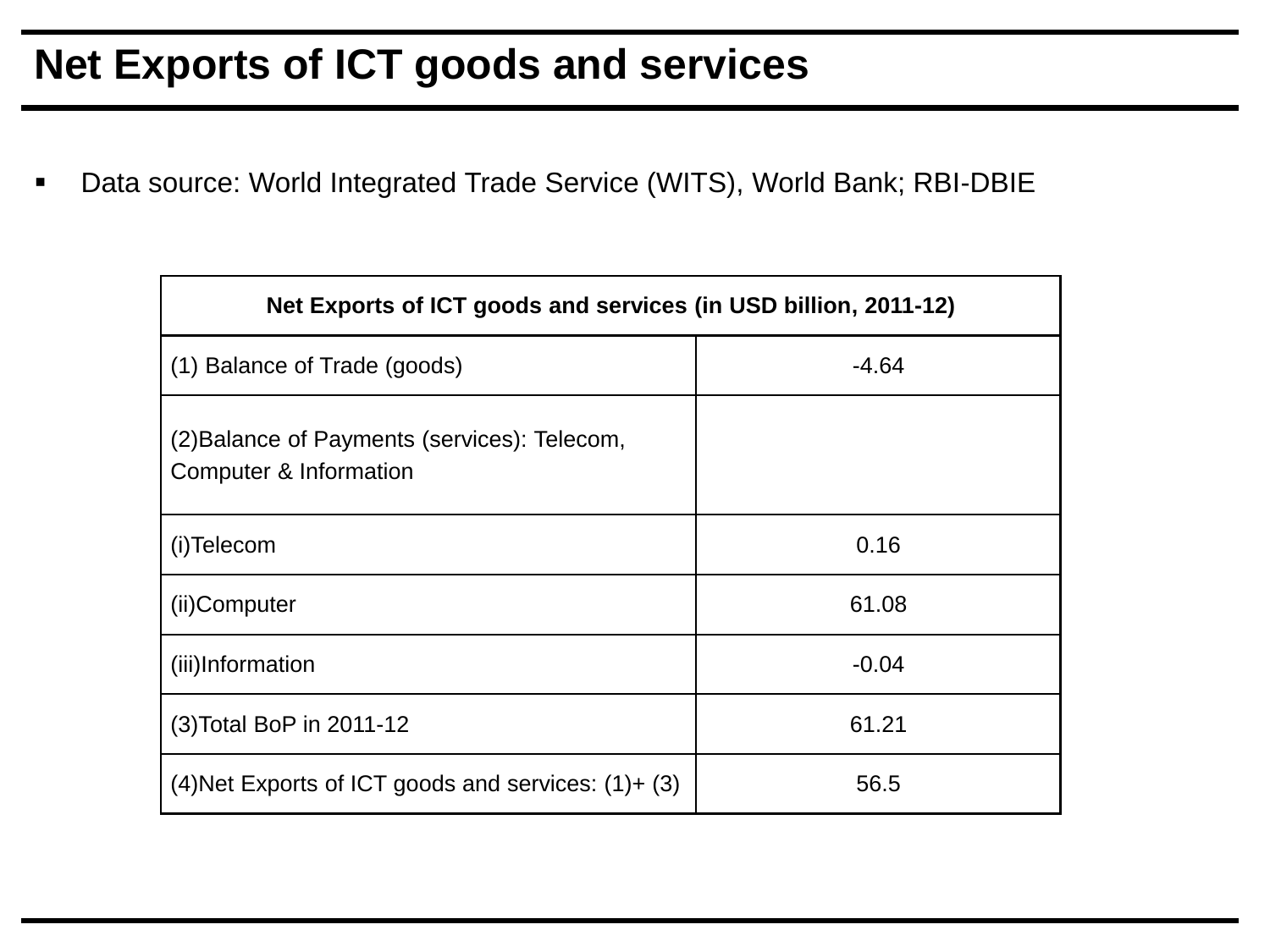### **Net Exports of ICT goods and services**

- Attributing the balance of payments in ICT goods and services entirely to the Internet would lead to an overestimate.
- There is a distinction between the ICT exports made possible through connectivity (dedicated channels) and those made possible by the Internet. If the Internet were to shut down, only a small part of the net exports would be affected.
- **IDED 10.1 Industry experts have suggested that approximately \$10 billion of the total net exports of 4.** ICT goods and services can be attributed to the Internet.
- We have estimated the total expenditure on the Internet using both these estimates of net exports to provide a range.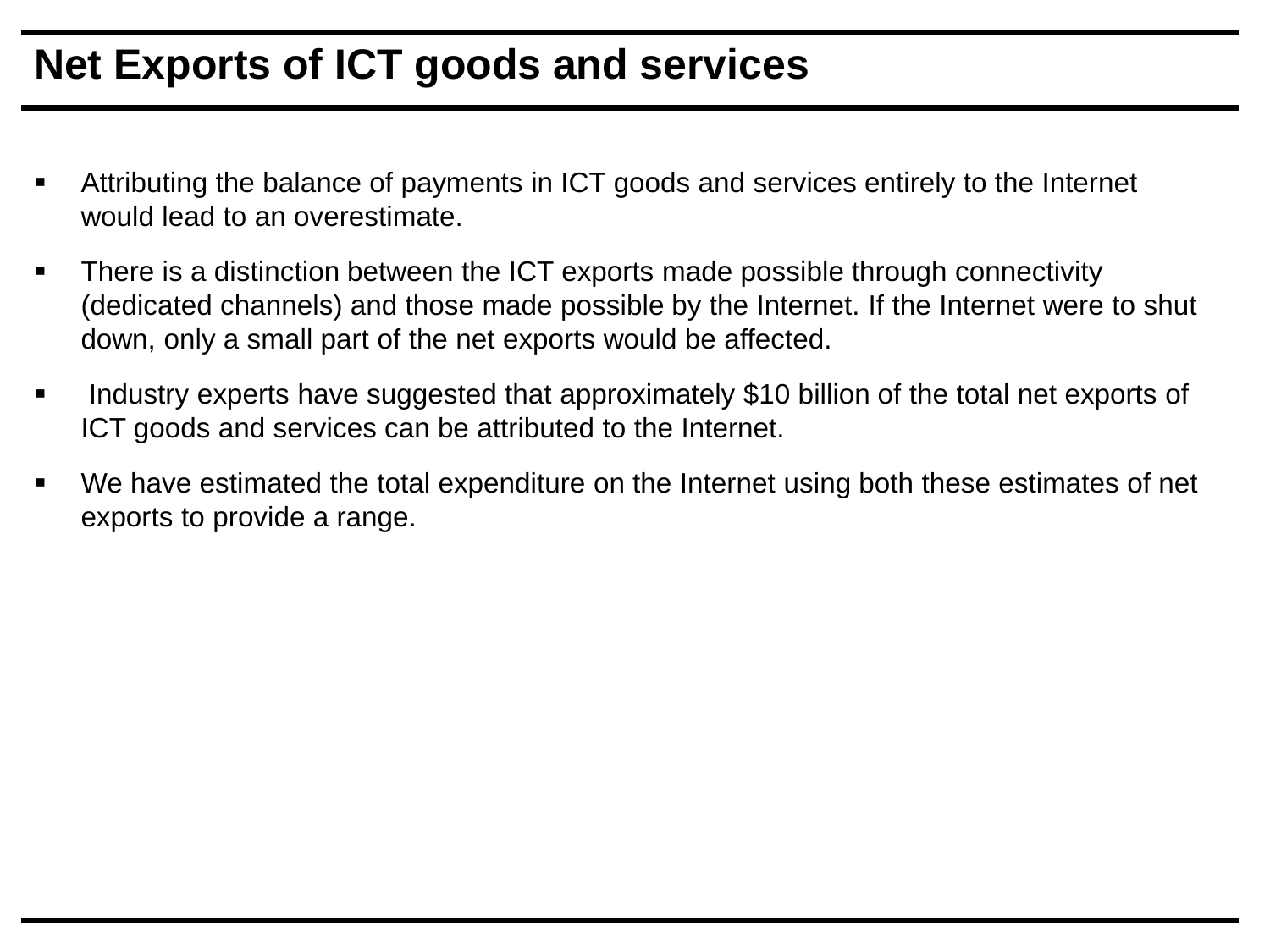### **Total Expenditure on the Internet in India (2011-12)**

| Aggregate Expenditure on the Internet in 2011-12              | <b>Upper Bound(USD</b><br>billion)<br><b>Internet+ Connectivity</b> | <b>Lower Bound(USD</b><br>billion)<br><i><b>Internet</b></i> |
|---------------------------------------------------------------|---------------------------------------------------------------------|--------------------------------------------------------------|
| $(1)$ Private Final Consumption Expenditure                   | 8.4                                                                 | 8.4                                                          |
| $(2)$ Gross Fixed Capital formation                           | 16.09                                                               | 16.09                                                        |
| $(3)$ Government Expenditure                                  | 5.98                                                                | 5.98                                                         |
| $(4)$ Net Exports                                             | 56.6                                                                | 10                                                           |
| $(5)$ Total expenditure on the Internet:<br>$(1)+(2)+(3)+(4)$ | 87.07                                                               | 40.47                                                        |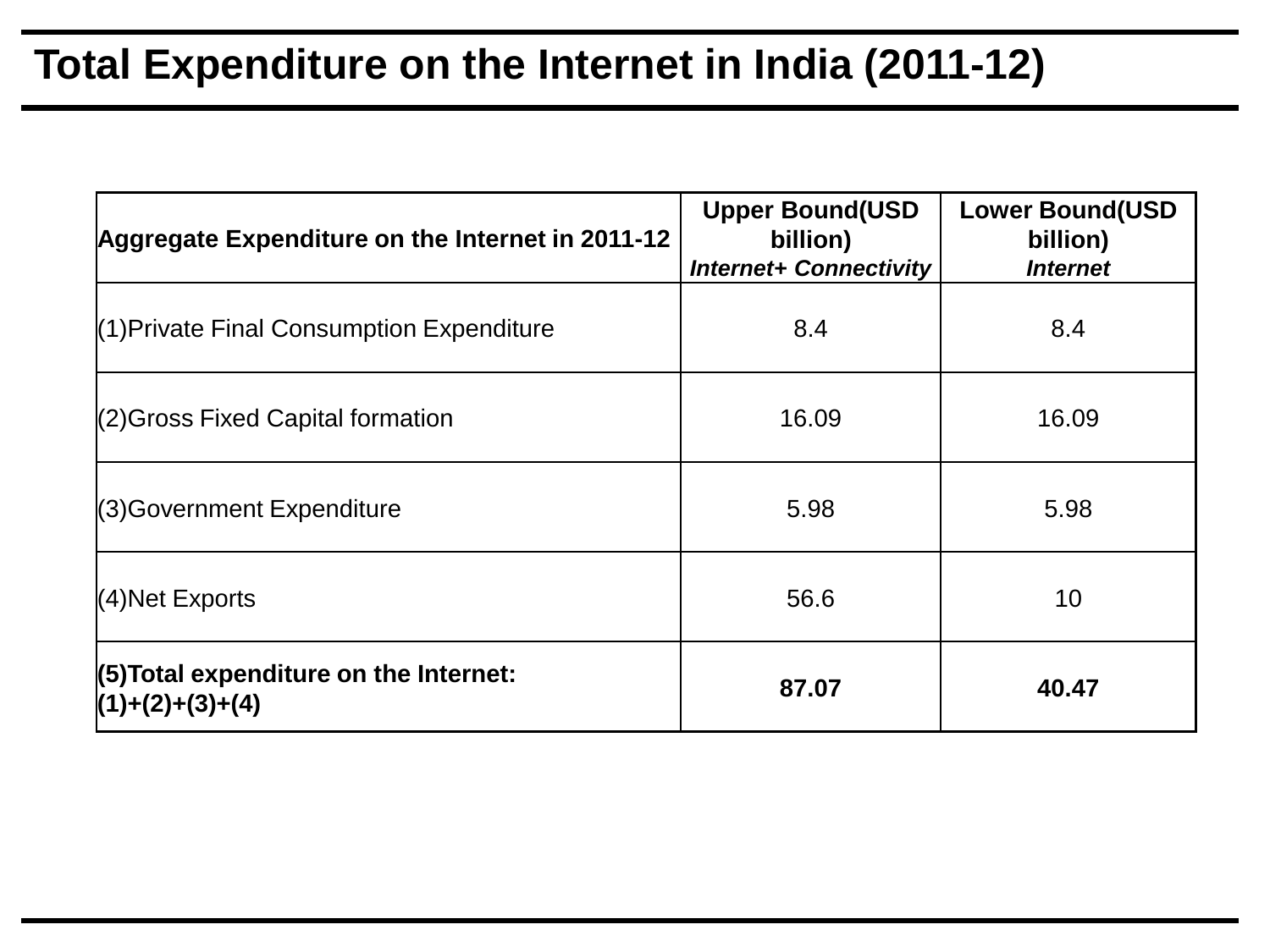#### **ICRIER's Estimates of Internet Value – Method II**

 We use a fixed effects instrumental variable regression to estimate the impact of the Internet for India . This is a subnational estimation using panel data regression. The data pertains to 19 states in India for the period 2001 to 2014

 $\text{SGDP}_{it} = \alpha_{\text{o}} + \alpha_{1}K_{it} + \alpha_{2}L_{it} + \alpha_{3}I \text{Sub}_{it} + \epsilon_{it}$ 

**K**<sub>it</sub> is gross capital formation excluding investments in telecom in *i*th state in year *t*;  $L_i$  is the total number of persons engaged in telecom in state *i* for year *t*; **ISub**<sup>it</sup>s the number of internet subscribers in the *i*thstate in year *t*; **SGDP**<sup>it</sup>is per capita GDP for *i*th state in year *t*;  $e_{it}$  is the error term

 We use a two period lead of the natural log of Internet Subscribers as an instrument for Internet penetration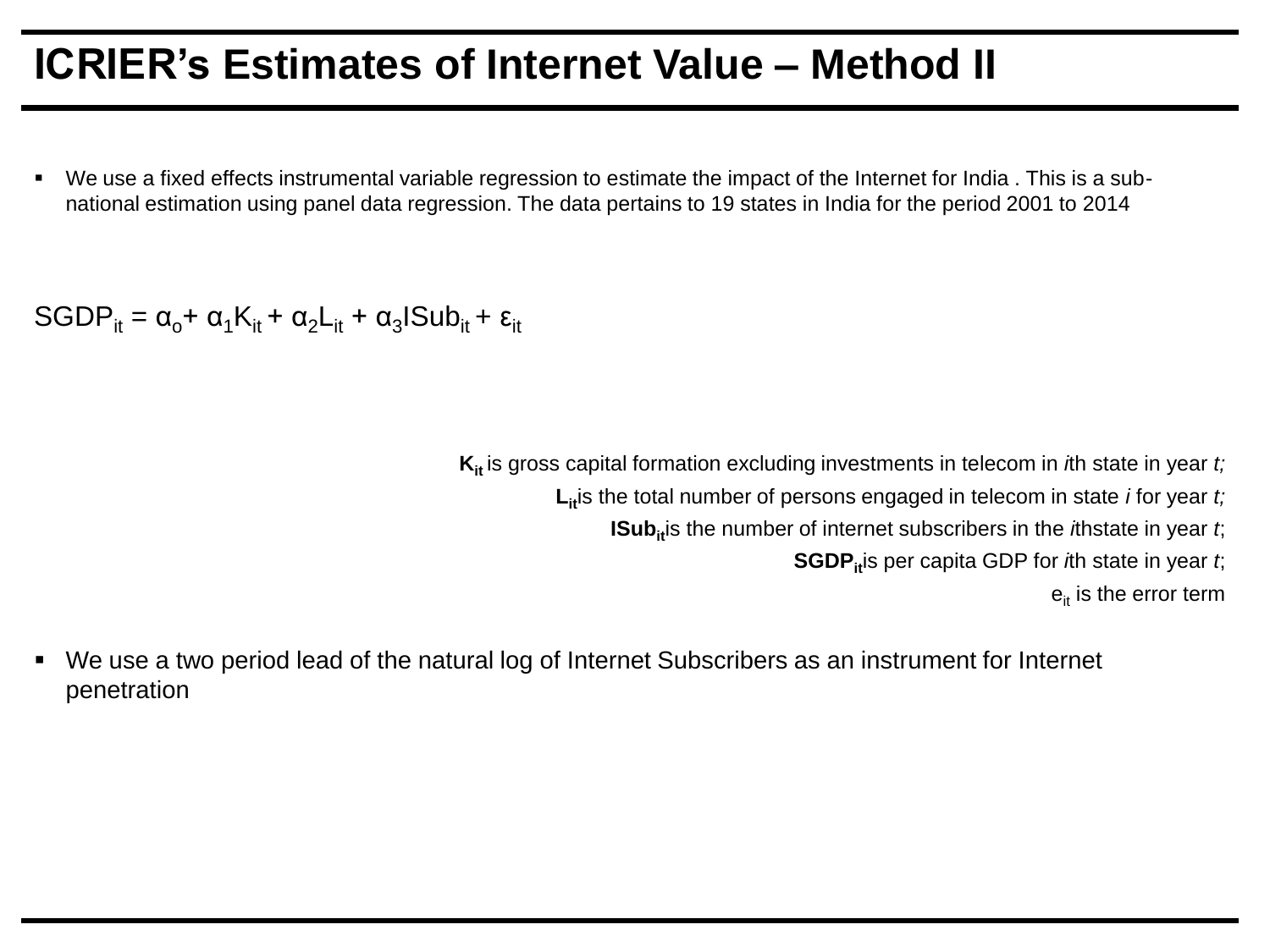### **Results**

- Using state data from 2001-2014, the model estimates
	- A 10% increase in rate of growth of Internet subscribers will result in a 2.4% increase in rate of growth of state *per capita* income.
	- In terms of levels, the model implies that a 16% increase in the number of internet subscribers in 2011-12 led to an increase in the GDP in that year by \$62.2 billion.
- Difference in results of the two methods measures the spillover benefits of the Internet-

| (1) Expenditure Method (direct value)         | $$40.5$ billion (2.5% of nominal<br><b>IGDP</b> ) |  |
|-----------------------------------------------|---------------------------------------------------|--|
| (2) Barro's Growth Model (direct and indirect | $$62.2$ billion $(3.8\%$ of nominal               |  |
| value)                                        | <b>IGDP</b>                                       |  |
|                                               | \$21.7 billion (1.3% of                           |  |
| $(3)$ Spillovers: $(2)-(1)$                   | nominal GDP)                                      |  |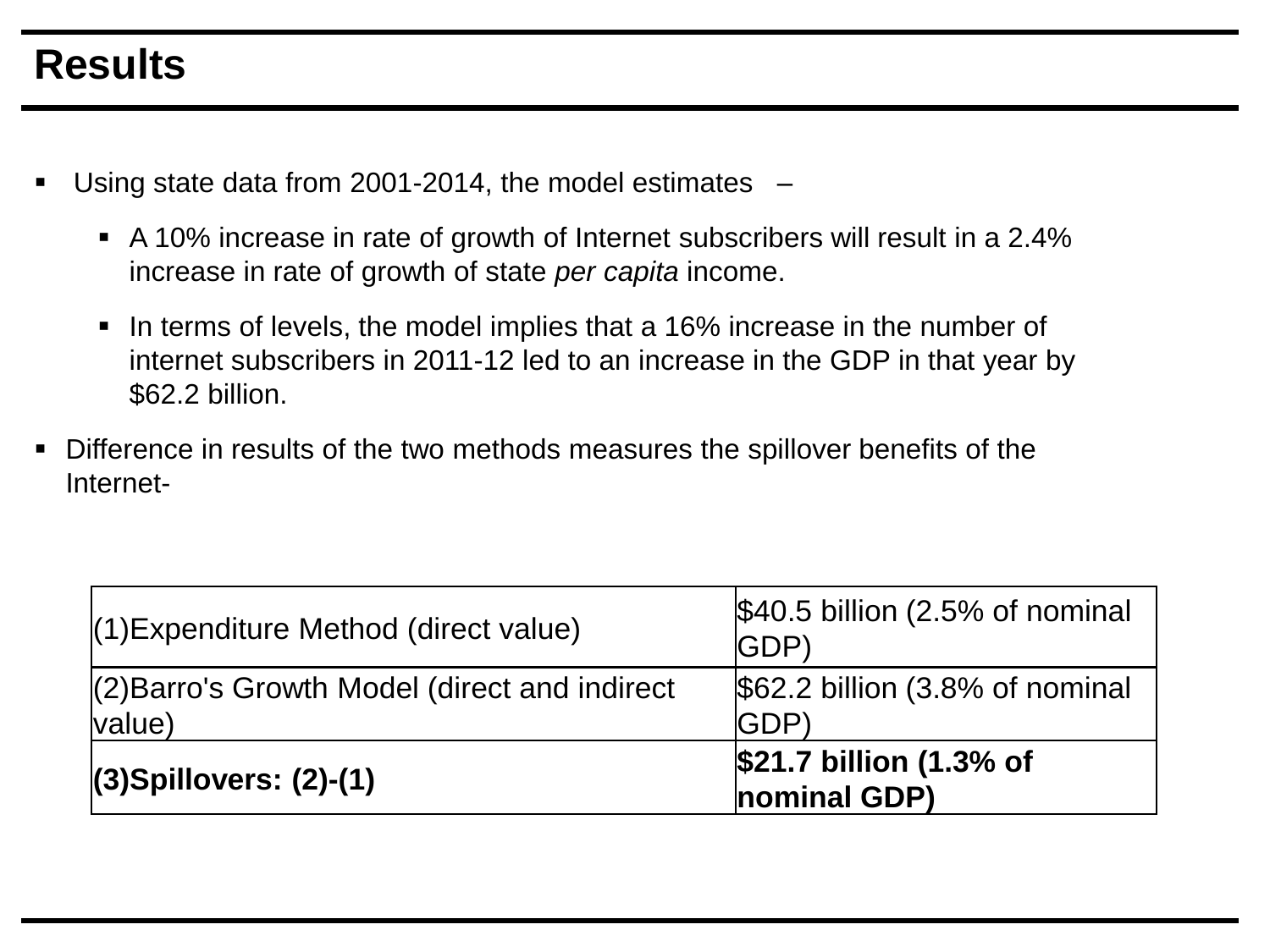Part II: **Openness**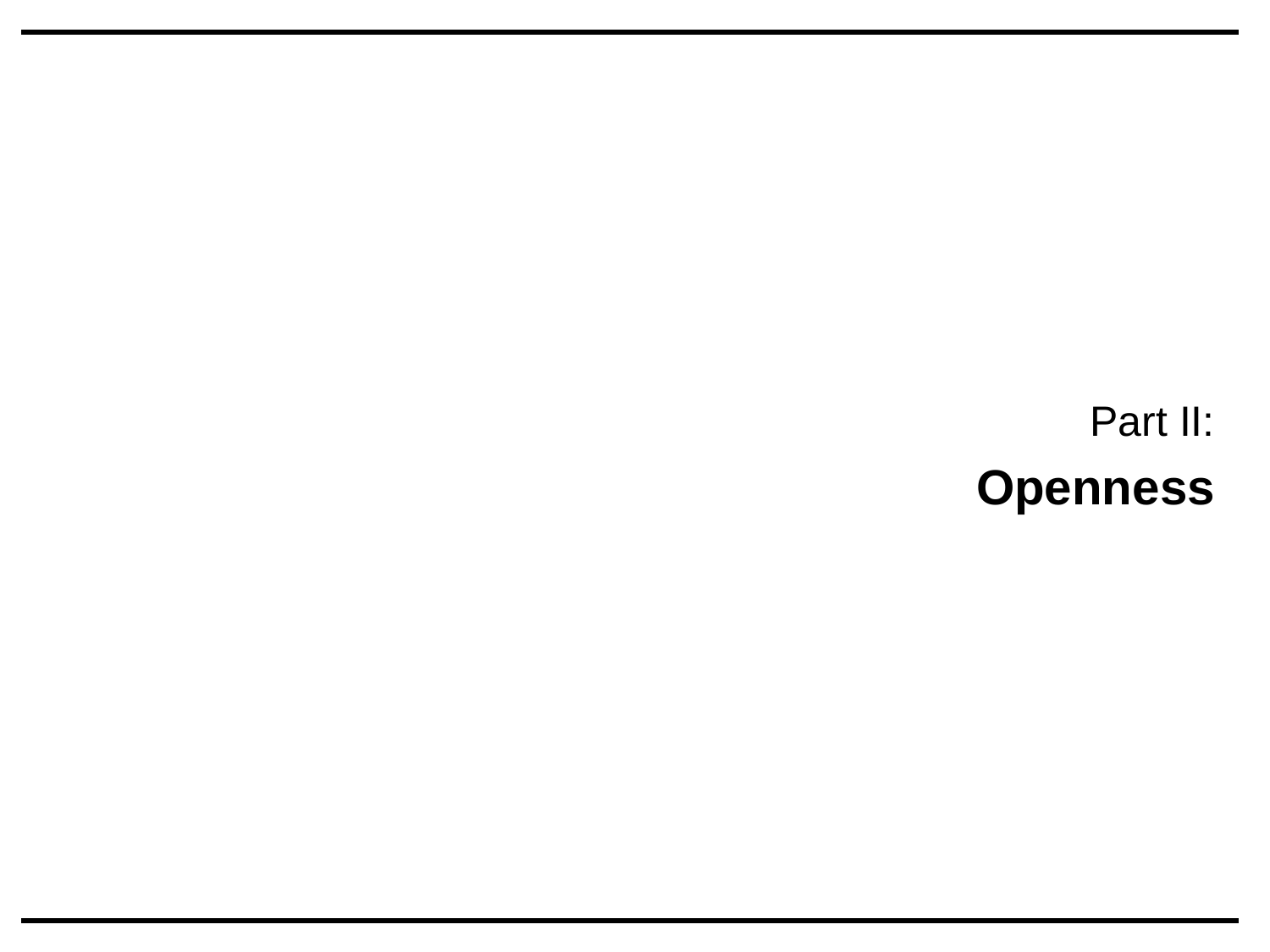### **Understanding Openness**

- The Internet's growth is often attributed in large part to its *openness.* 
	- Many consider the characteristic fundamental Since 2007, 7 IGFs have featured *openness* as a primary theme
- Economic benefits
	- Coupled with greater access
		- "Permission-less innovation" / Light-touch regulation
		- Buyers and sellers can access international customer bases
		- Reduce transactions costs
		- Efficient firms can jump to GVCs
	- On the other hand, policies suppressing openness can create redundant requirements/costs
		- Incentivize large firms to reduce investments, prevent small firms from expanding
- Lack of concrete, universal definition
	- **Openness may then be** *technical, economic, political, legal, institutional…*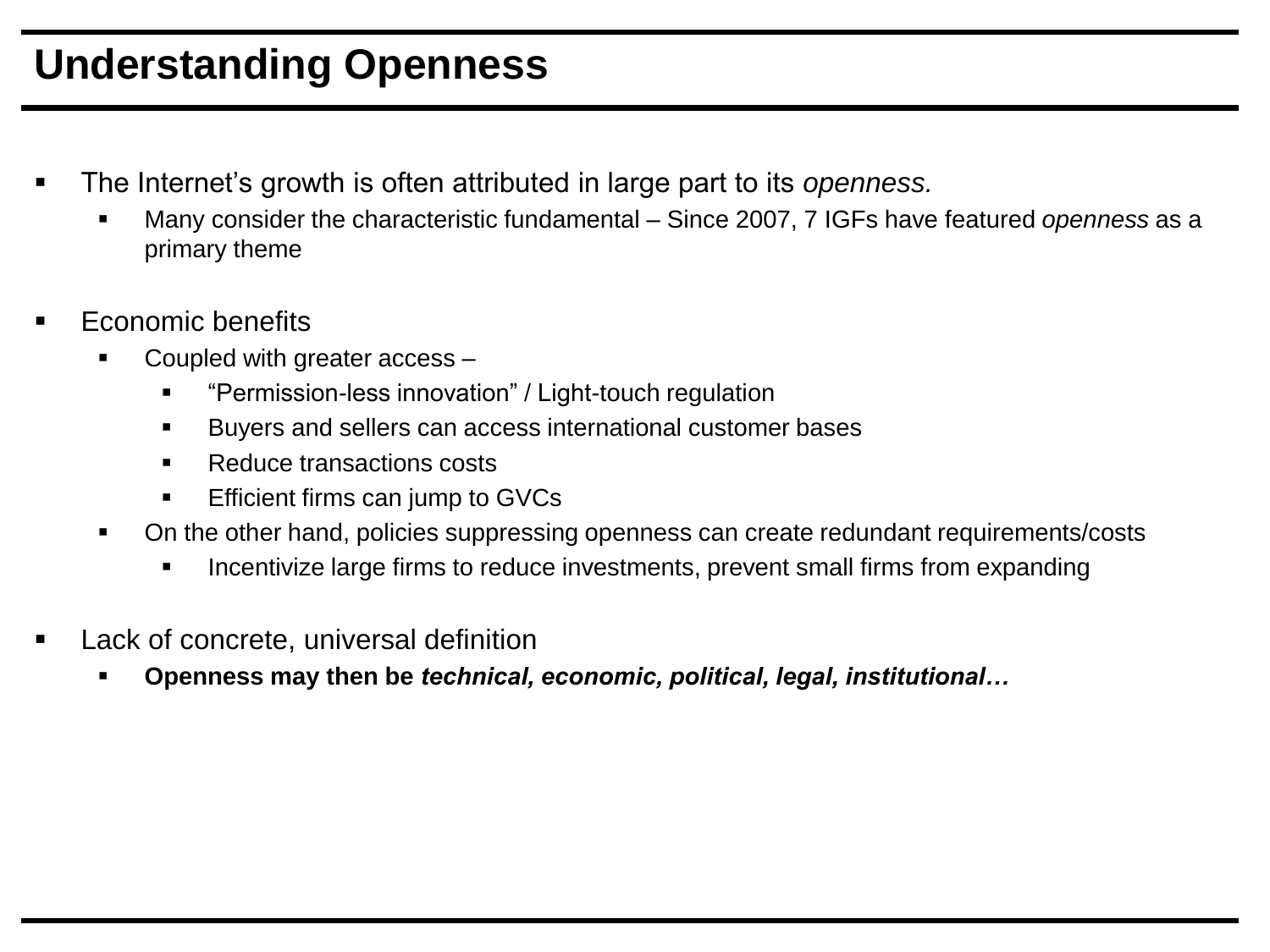"Openness" definitions extend to all manner of ways in which the Internet can produce economic benefits (incl. for education, commerce, governance, etc.). Often becomes -

#### **"The Internet" = "The Completely Open Internet"**

- Literature and Stakeholder Discussions reveal that envisioning the scope of "the Open Internet" would necessitate measuring –
	- **Freedom of Expression (on the Internet, but also offline)**
		- Including privacy and the possibility of self-censorship
	- **Access to Knowledge**
		- IPR *Being measured by Dr. Walter Park*
		- User Rights as defined by Exceptions and Limitations ("Fair Use")
		- Alternatives to IP Regimes (FOSS, Open Standards, Open Content, Open Educational Resources)
		- Public Domain
	- **Open Data and Open Government Data**
	- **Fragmentation/Balkanisation/Data Localisation/Mandatory Local Routing (due to the jurisdiction problem which remains unresolved) –** *GDP impacts being explored by the GCIG and Bauer*
	- **Language Universalisation**
	- **Universal Accessibility**
	- **Physical Layer Openness**
		- Such as with bans on unlicensed spectrum for Slum Wifi
		- **IDENTIFY IDENTIFY IS A THE IDENTIFY IS A THE INCORDITY IS A THE INCORDITY IS A THE ISLE ISLES** Interiors and inc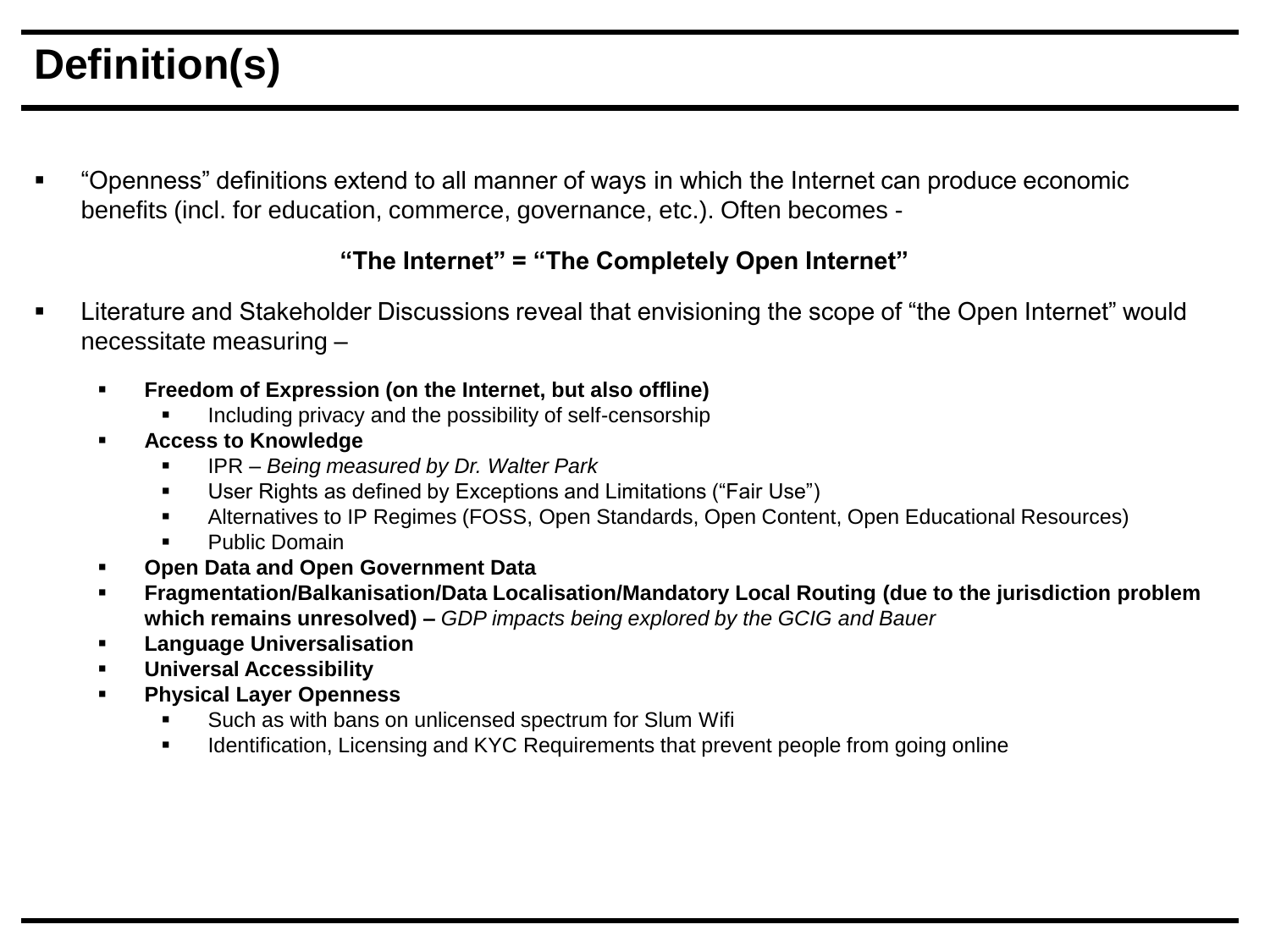#### **Dalberg Internet Openness Framework**

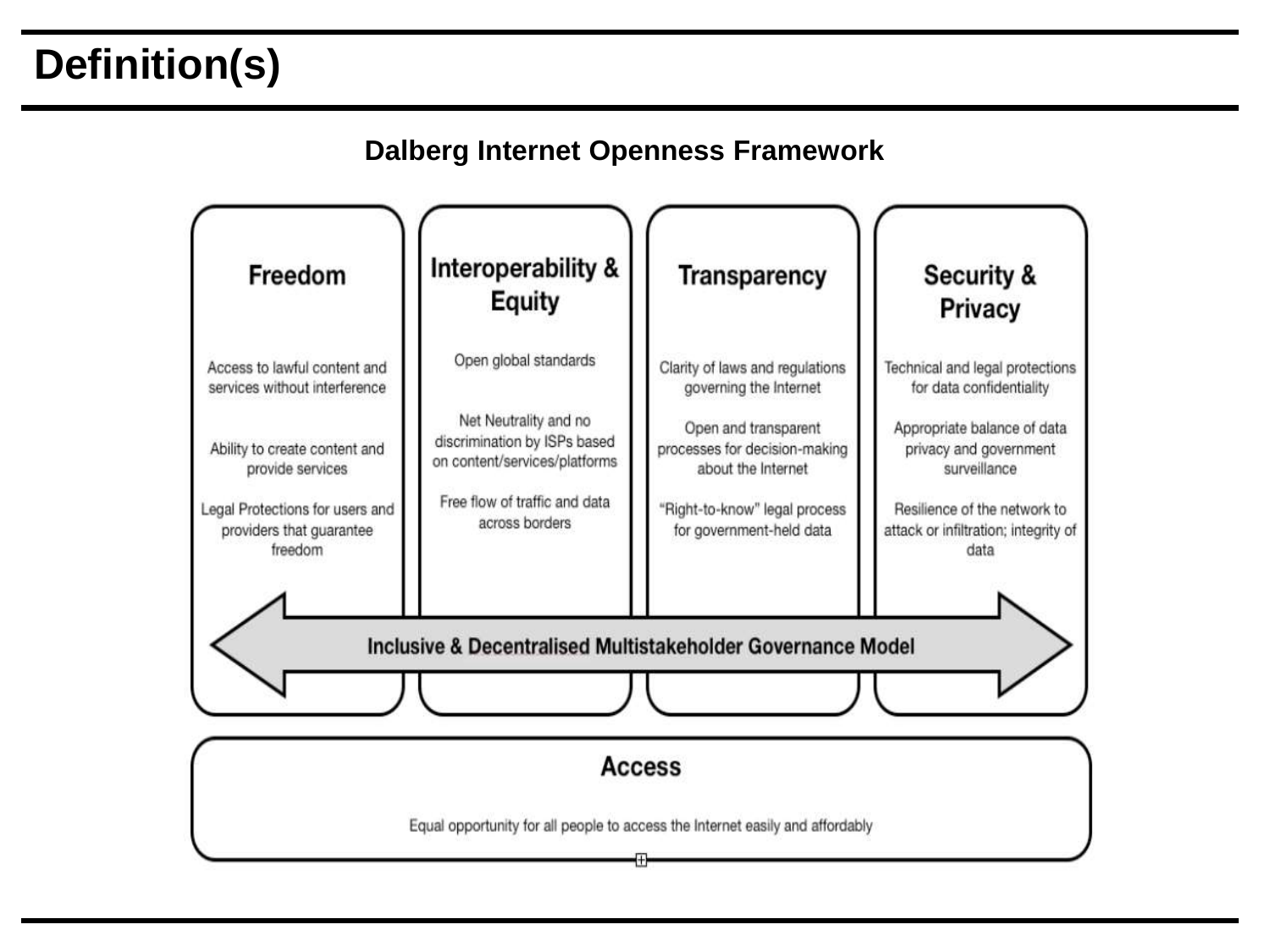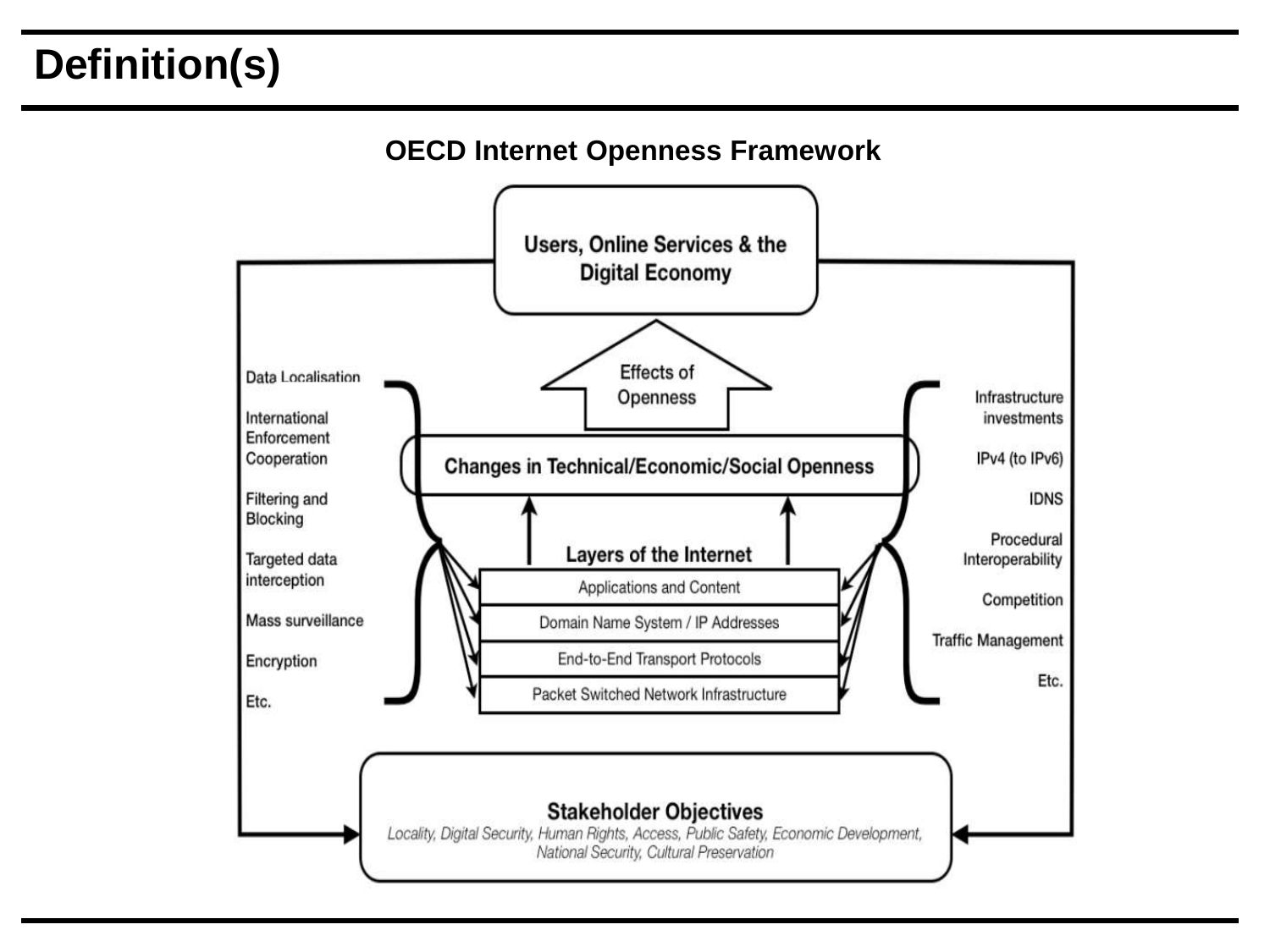- An alternate policy exercise suggests measuring the costs of targeted, individual **closed policies –** without attempting to define the entirety of the Internet's form
- Rob Atkinson at the ITIF lists some of these costs as possibly including  $-$ 
	- **Network Inefficiency**
	- **Limitations on Access to Information** 
		- Costs in themselves but also
		- Reduce the perceived value of the Internet itself, disincentivise activity
	- **Increased transactions costs**
	- Reduced Possibilities for the use of Big Data (including by Governments)
	- Redundant Duplication Costs (eg. Hardware)
- But these again become nebulous **consequently, attempting to put a number on the exact value of "openness"** *or the total cost of "closedness"* **is nearly impossible**
	- Made worse by a lack of data and dependence on counterfactual reasoning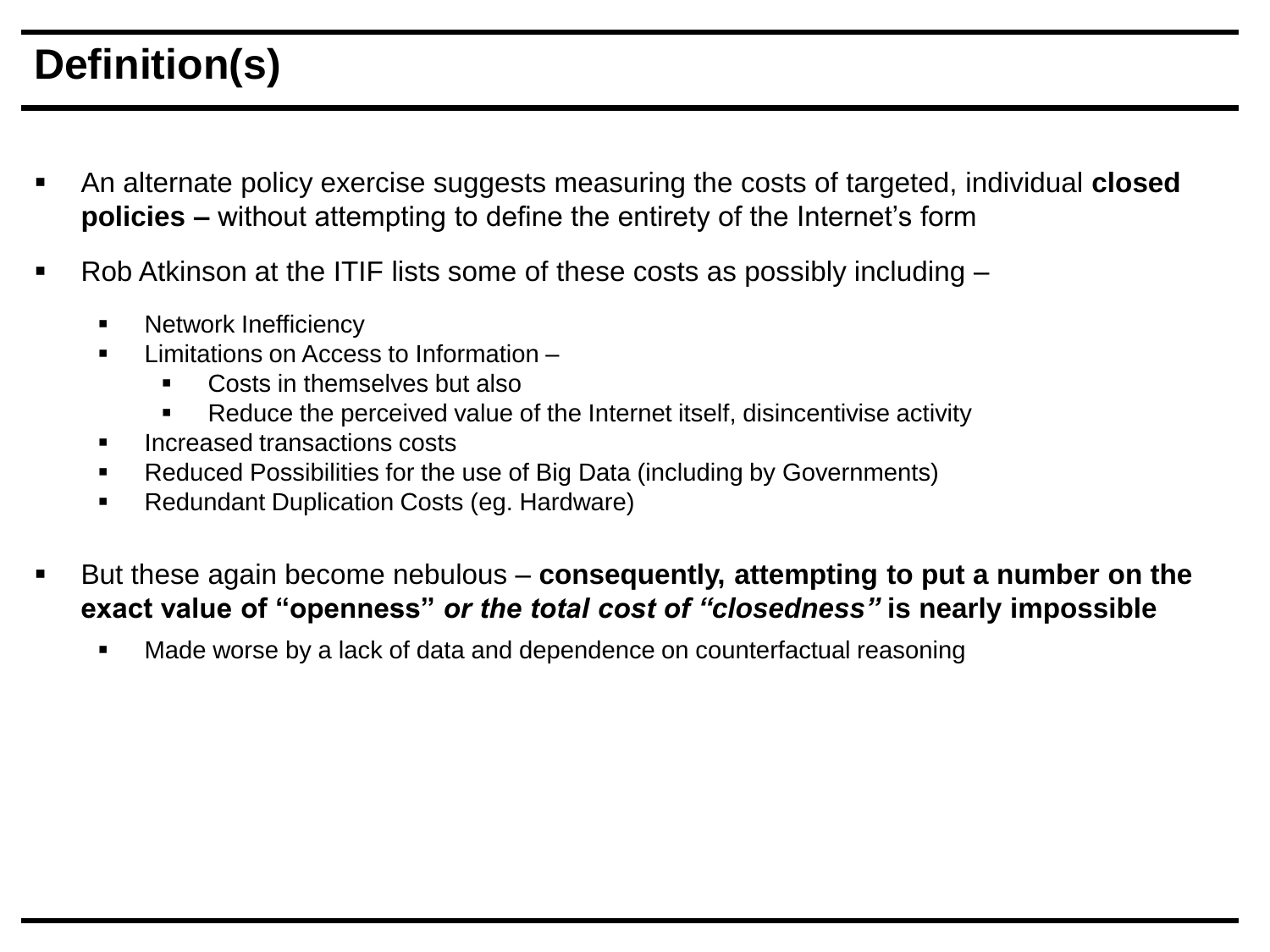## **Using Relative Measures**

- Relative Measures of openness (and/or "Freedom") such as the FOTN index and the WEF Network Readiness Index are useful to obtain some idea of the relative changes in country Internet Regimes
- **These can then be further used to obtain some sense of the value impact from greater openness or** closedness
- [Dalberg \(2014\) plot a relationship between a country's](#page-8-0) **FOTN Score** against its score on the **Economic Impacts** sub-index on Network Readiness
	- [They find a similar result when plotting Internet Contribution to GDP against FOTN scores \(with](#page-9-0)  China as a significant outlier)
- **There is thus some reason to think that more "freedom" on the Internet correlates with an increase in the Internet's contribution to the Economy**
- We attempt to peg a number of that contribution, given India's current regime *which consultations reveal may currently be driven primarily by* Access *and is currently de-facto open/partly free.*
	- The hypothesis on access driving value may now change.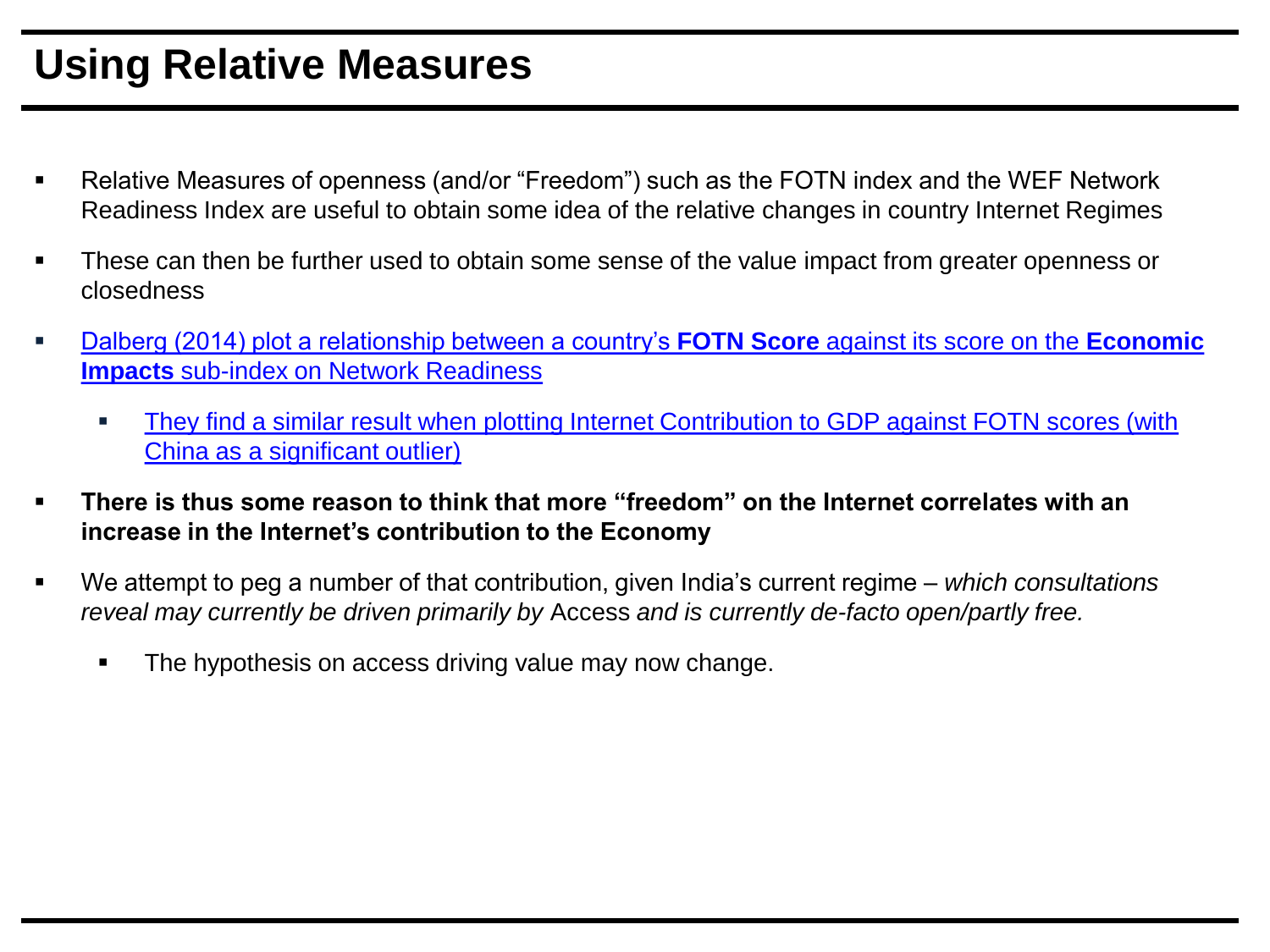#### **Internet Governance**

- Building on the hypothesis of Access as the primary driver of current value
- Stakeholders generally argued that this would mean choice of IG models would presently have minimal effect **on value.**
- **Nevertheless, a number of reasons to focus on India's choice of IG model exist –**
	- In addition to the need for greater and wider representation, there exist the need to  $-$ 
		- Build Capacity (which takes time)
		- Ensure that India does not become an outlier in IG for a / Encourage Participation across stakeholders
		- Recognize the inherently private and international character of Internet infrastructure and service provision
		- **IMPROPE IN 1999** Improve transparency in decision making
- The evolution of the relationship between Government and other stakeholders *domestically* must also continue to evolve along MS lines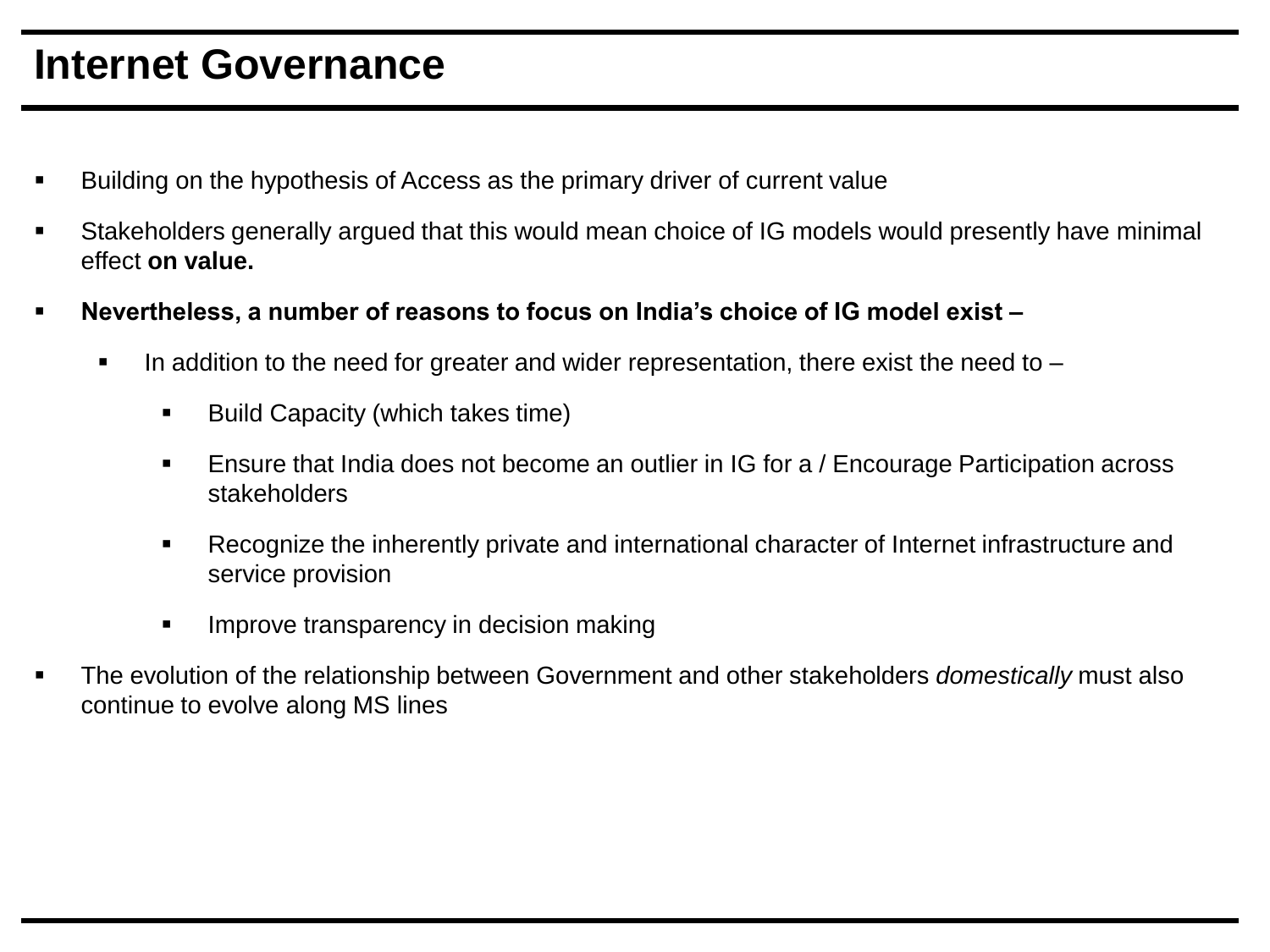#### **Governance Frameworks**

- The Internet's operations are predominantly on private infrastructure
	- With significant inter-dependence between stakeholders

| <b>Multilateral</b>                   | <b>Multistakeholder</b>                  |  |
|---------------------------------------|------------------------------------------|--|
|                                       |                                          |  |
| Existing issues of International law, | Technical architecture, Internet         |  |
| commerce                              | infrastructure, access, security         |  |
| State authority to protect internal   | Representation, predominantly private    |  |
| political conditions, security        | infrastructure                           |  |
| Lack of transparency, non-inclusive,  | Questions over legitimacy, power         |  |
| lack of capacity, slow, lack of       | differentials between participants, lack |  |
| institutions for redressal            | of authority, "talk shops"               |  |
| Governments, with non-state           | Governments, private sector, civil       |  |
| participation if authorised by        | society, technical community,            |  |
| participants                          | academia                                 |  |
|                                       |                                          |  |

 Conceptually, multi-stakeholder arrangements place a premium on the benefits of *information and resource sharing*, given resource limitations across participants.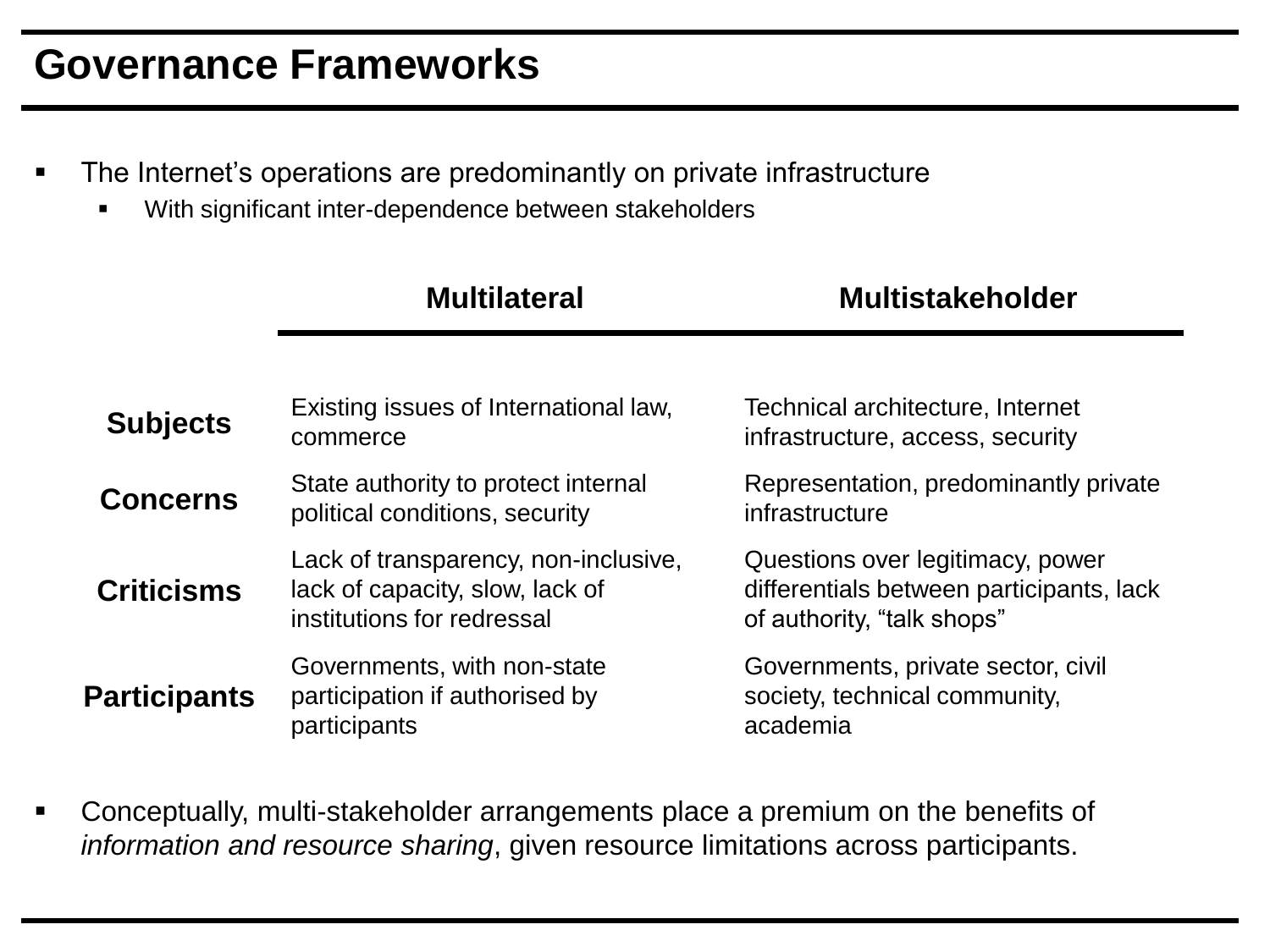#### **Governance Frameworks** (Domestic)

- International IG Institutions are relatively easier to build up in a manner that allows nonstate participation – *no supreme institution internationally*
	- Domestically, this is not the case.
- Top-down regulatory regimes beset by Transaction Costs
	- Need for reiterative regulation/Trial and Error
	- **Information Asymmetry**
	- Coordination Problems
- The markers of inclusive, open and multistakeholder institutions include
	- Robust consultative components within the decision making framework
- Where access is a precondition for unlocking the value of Internet openness, ensuring representation from underrepresented groups is essential
	- **Local level fora for discussing IG**
	- Capacity building
	- Government assistance for participation
	- Coordinating Umbrella Institutions *IIGF, Brazil's CGI.br*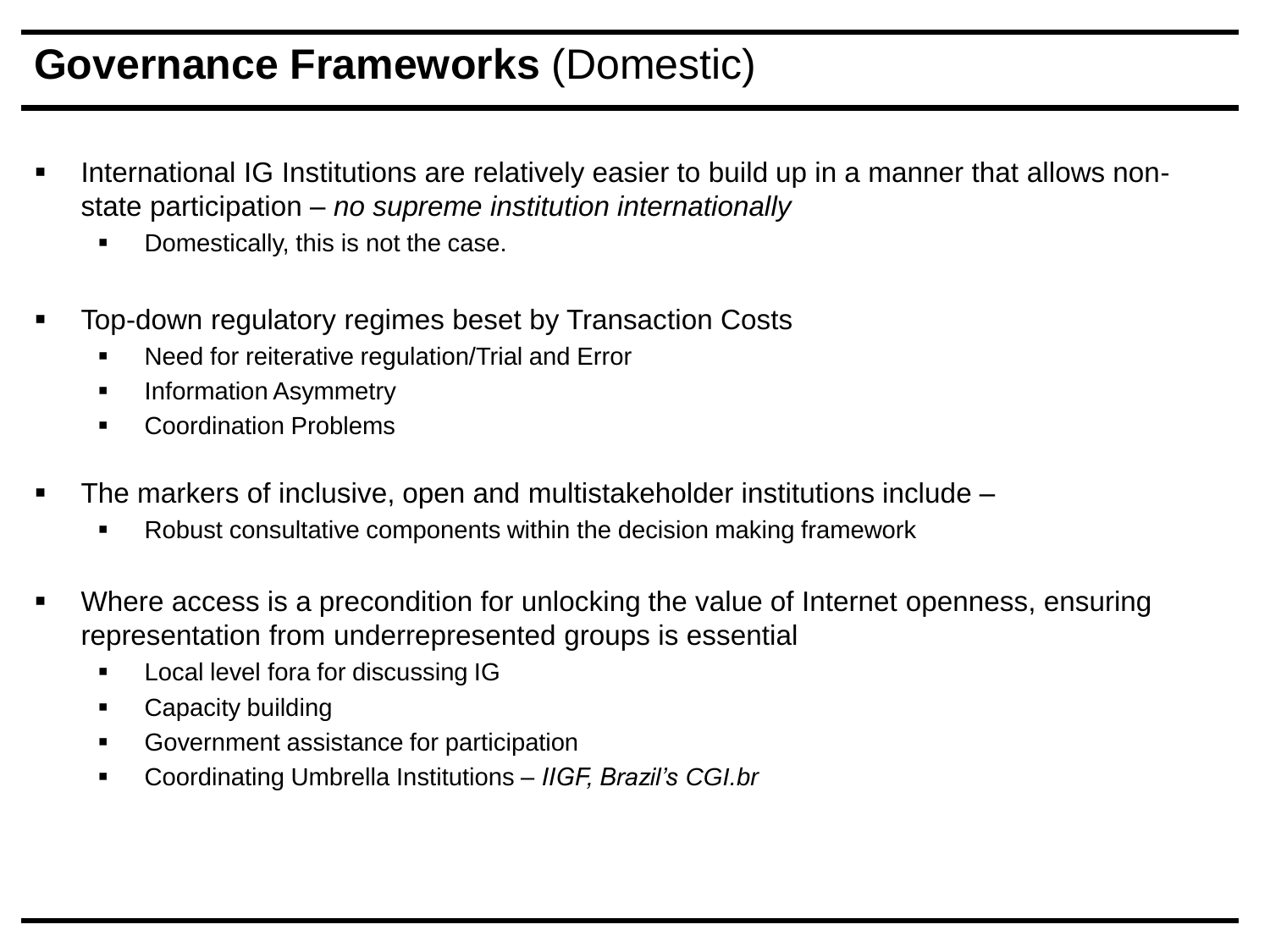#### **Internet Governance and Openness**

- As a GPT, the Internet's value is best unlocked when unconstrained by overregulation
	- Tempering factors include user safety, privacy, cybersecurity
- Widening gap between number of ways Internet can be used / institutional capacity to rapidly absorb changes and evolve balanced responses
	- As regulation lags behind innovation, institutions limited to a single perspective can find it difficult to evolve regulatory regimes that are balanced / pro-growth
	- Other difficulty implementation
- Multistakeholder institutions better placed to address these